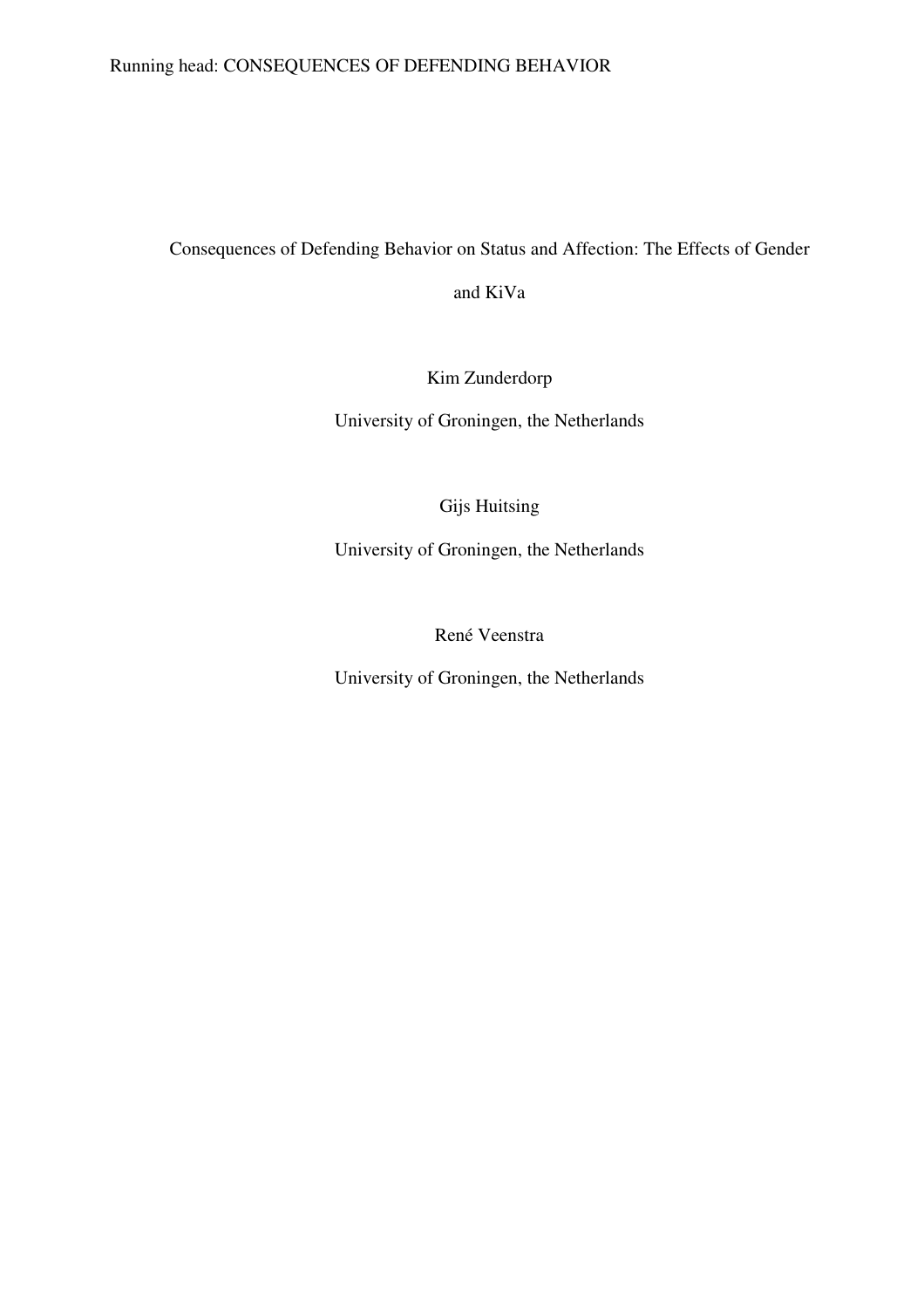#### **Abstract**

This longitudinal study examined whether defending influences social status (i.e. acceptance and popularity) and whether this relationship is moderated by the gender of victims, the gender of defenders, and the gender of bystanders who evaluate the defending behavior. It was also examined whether children in KiVa-schools benefited more from defending in terms of social status. Multivariate regression analyses on a large sample, representative for grades seven to nine in Finland (*N*=12,058), demonstrated that defending mainly led to peer acceptance by boys when boys are defended. When girls are defended, defenders' peer acceptance by boys decreased. Defending led to decreases in popularity according to girls when girls were defended, but not when boys were defended. Defending had little effect on peer acceptance by girls and popularity according to boys. Overall, KiVa seemed to affect the evaluation of defenders positively. The results indicate that the consequences of defending are context-dependent.

*Key words*: bullying, defending, social status, acceptance, popularity, gender.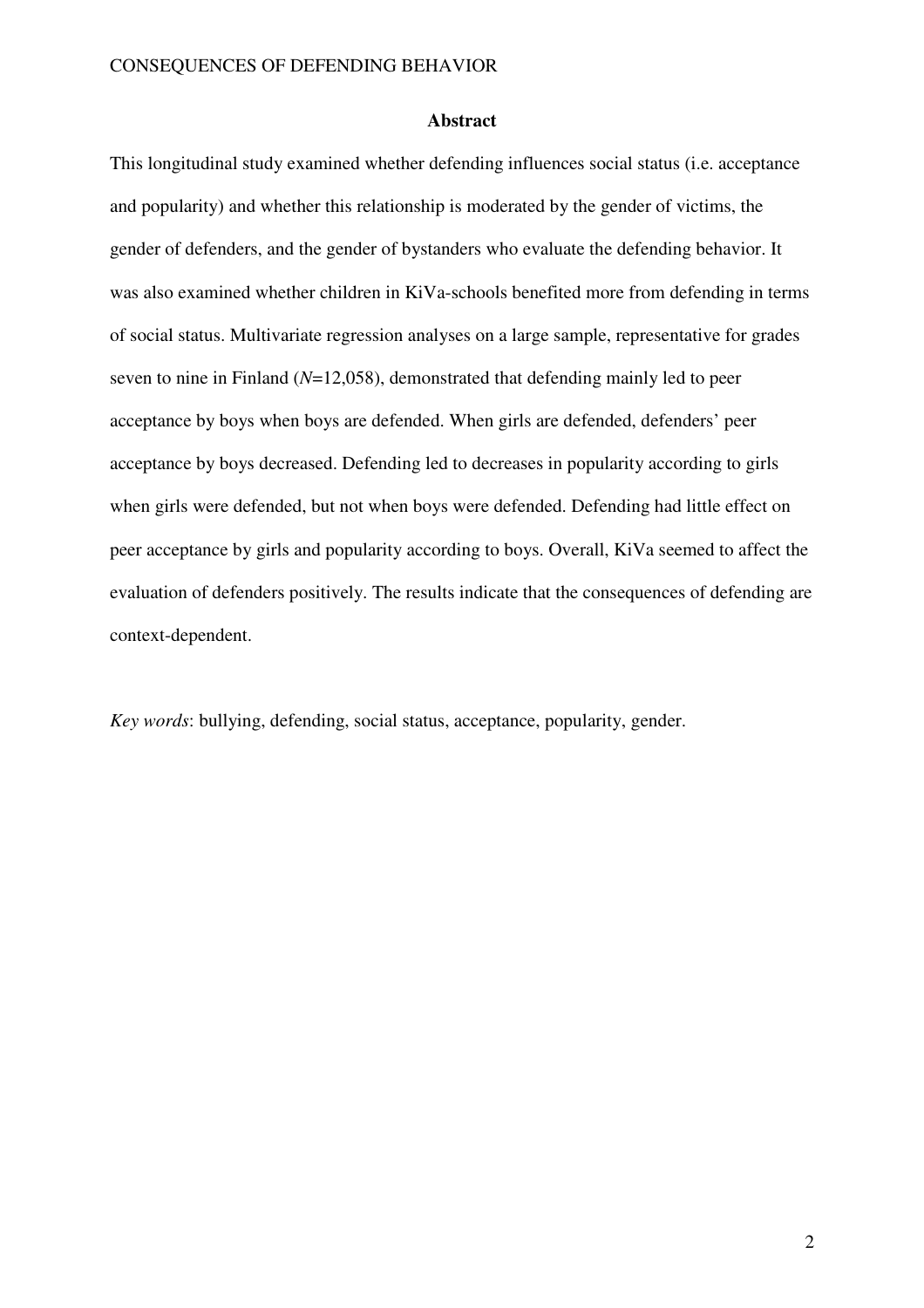Consequences of Defending Behavior on Status and Affection: The Effects of Gender and

# KiVa

#### **Introduction**

Students' roles in bullying situations has a profound effect on their psychosocial adjustment. Victims are, for example, at risk for rejection, depression, and social anxiety (Hawker & Boulton, 2000; Salmivalli, 2010). Bullies too are at risk for anxiety, depression and rejection, although they can also often perceived as cool (Kaltiala-Heino, Rimpela, Rantanen, & Rimpela, 2000; Salmivalli, 2010). Because defending is generally perceived as a positive behavior, research has focused on the relationship between defending and positive psychosocial outcomes. Generally, these studies found a positive association between defending and social status (Caravita, Di Blasio, & Salmivalli, 2009; e.g. Pöyhönen, Juvonen, & Salmivalli, 2010; Salmivalli, Lagerspetz, Bjorkqvist, Osterman, & Kaukiainen, 1996). One common explanation for this finding is that peers might reward defenders for the prosocial behavior that they demonstrate. However, this relationship has not been studied longitudinally (Salmivalli, 2010). In this study, we examine whether defending leads to higher social status.

Moreover, the consequences of defending for students' social status may not be the same for all students. Based on previous research indicating the importance of gender in bullying episodes (Veenstra, Lindenberg, Munniksma, & Dijkstra, 2010), we propose that gender may be one of the factors that has an influence on the consequences of defending. Though previous studies have examined the influence of the gender of defenders on the relationship between defending and social status (e.g. Pöyhönen et al., 2010), to our knowledge no other study has also included the influence of the gender of the victims and the bystanders who evaluate the defending behavior. Therefore, we adopt a similar methodology in this study as used in the study of Veenstra and colleagues (2010) and we examine whether the consequences of defending on social status differ depending on the gender of the victim,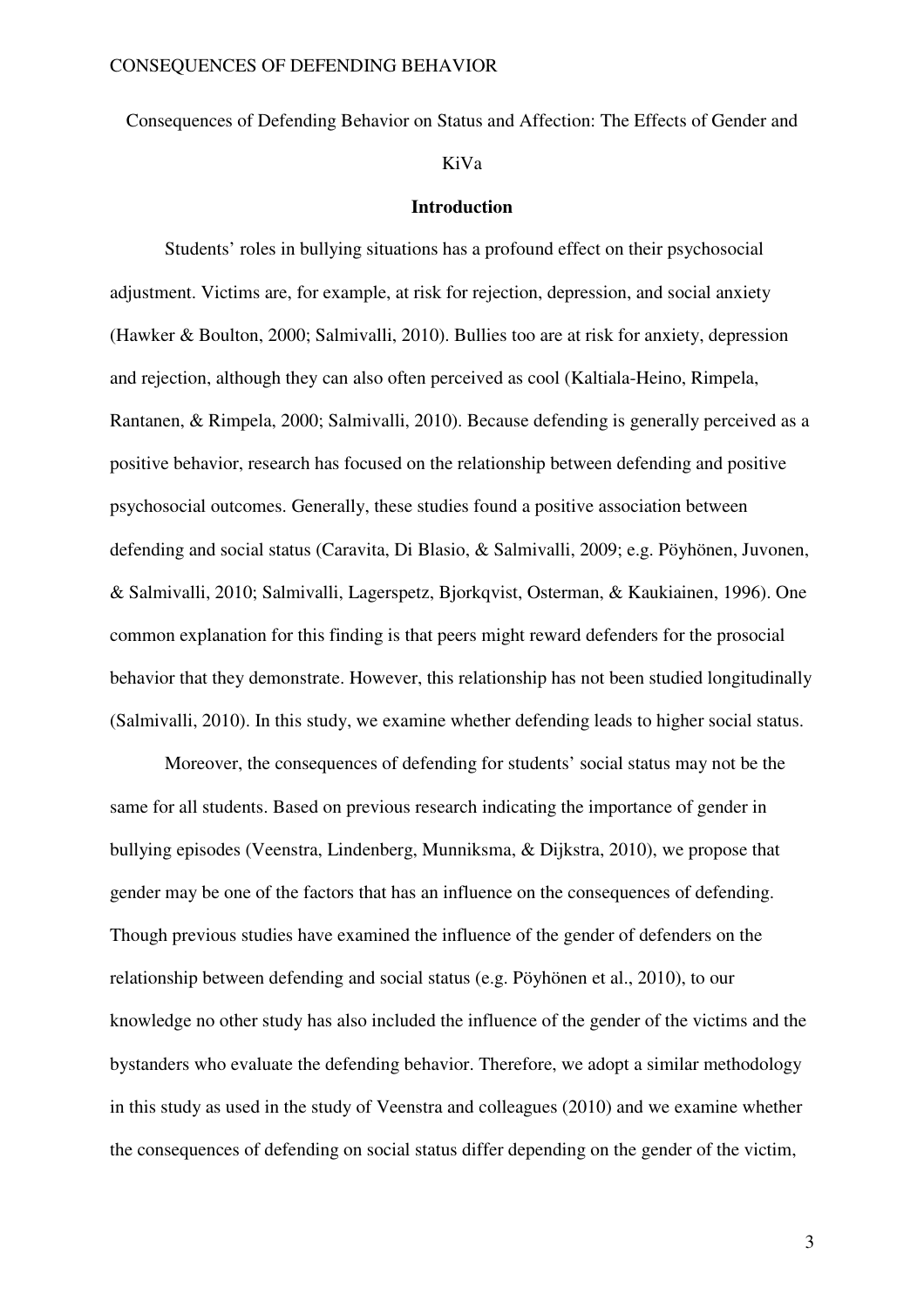the gender of the defender, and the gender of the bystanders by whom the defending behavior is evaluated. Contrary to the study of Veenstra and colleagues (2010), we focus on defending rather than bullying and victimization and we adopt a longitudinal approach.

We also propose that the consequences of defending depend on the context in which defending occurs. The Finnish KiVa anti-bullying program is aimed at creating an environment where bullying is not tolerated and where defending is rewarded (Kärnä et al., 2011a). In this study, we aim to examine whether the consequences of defending on social status differ between schools where the KiVa anti-bullying program was implemented compared to schools where it was not.

The data used to answer these research questions stems from a longitudinal sample of Finnish students aged 13-15, of which half were randomly assigned to a control condition and the other half to a condition with the KiVa anti-bullying program. Previous research on defending was mostly carried out on cross-sectional samples of younger students, aged 4-13 (see Salmivalli, 2010 for an overview), and most research on the effectiveness of KiVa has so far been performed on samples of students aged 10-12 (e.g. Kärnä et al., 2011b). Thus, in this study we test hypotheses on a sample of a population that has not been studied extensively.

### **Theory**

#### **Goals of defenders and their peers**

According to the goal-framing approach (Lindenberg, 2001), behavior is usually performed to attain a goal and the evaluation of behavior depends on whether it aids or thwarts goal attainment. Knowledge about the major goals of students might therefore give us insight into why some students defend. Most students find social status important in life (Buhrmester, 1990; LaFontana & Cillessen, 2010). It is important to recognize that the term social status tends to be used to refer to two different concepts, namely affection or sociometric popularity and status or perceived popularity (Cillessen & Rose, 2005). Affection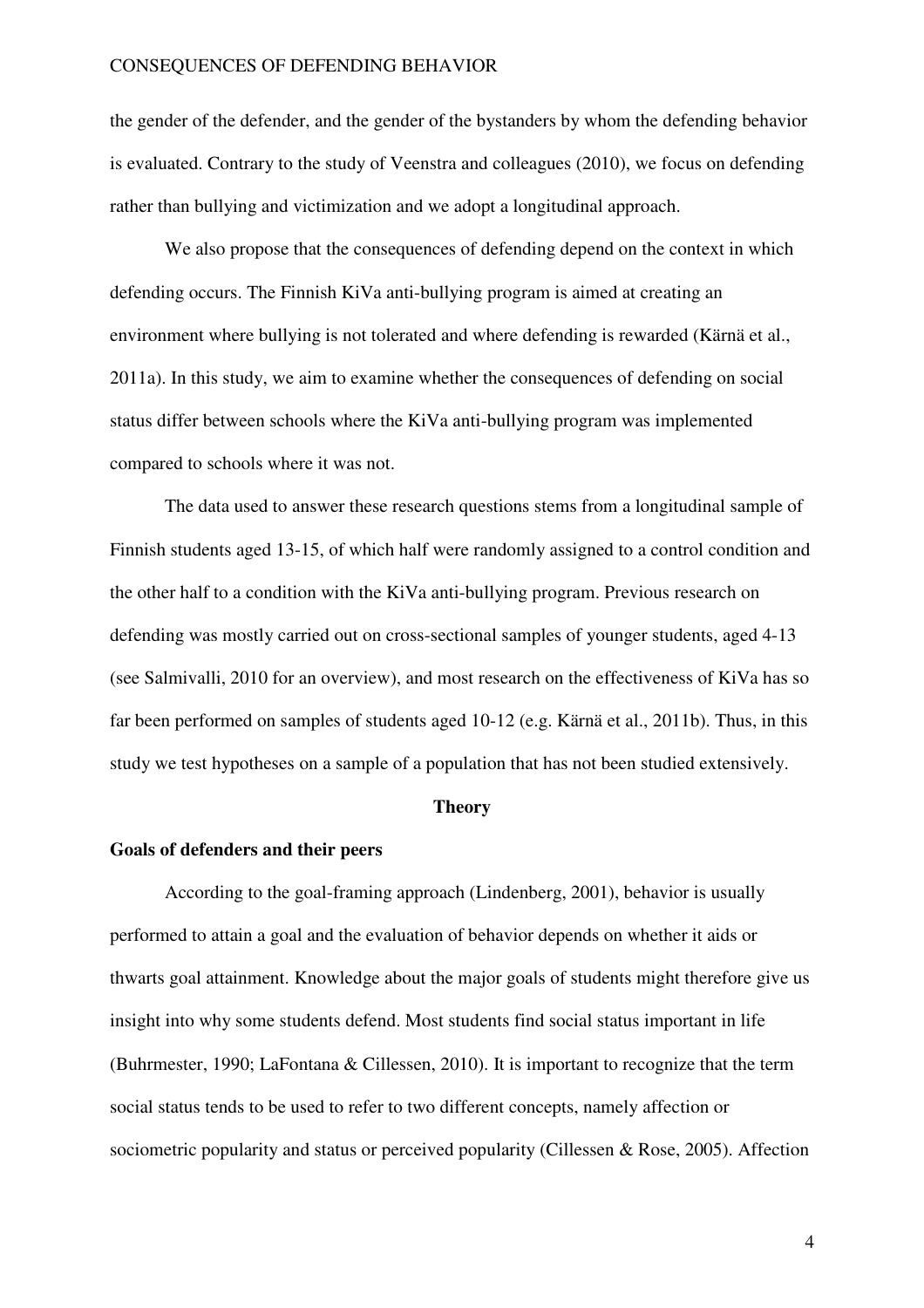is a dyadic concept at the relationship level about good and valuable relationships. It is often operationalized as the degree to which students are liked by their peers (i.e. peer acceptance, e.g. Sainio, Veenstra, Huitsing, & Salmivalli, 2011). Students high on peer acceptance are generally prosocial. The other concept, perceived popularity, represents the degree to which a student is visible and central in the classroom. Therefore, perceived popularity can be seen as a relative measure. An increase in the popular status of one student is at the expense of the popularity of another. Students high on popularity are socially sophisticated, and they combine prosocial with antisocial actions to achieve and maintain their popularity (Cillessen & Rose, 2005).

Students might defend in order to obtain both affection and status. Previous studies have found that defenders are well-liked by their peers in general (Caravita et al., 2009; Monks, Ruiz, & Val, 2002; Pöyhönen et al., 2010; Salmivalli et al., 1996). Also, several studies reported that defenders are perceived by their peers as popular (Pöyhönen et al., 2010; Sainio et al., 2011). However, Caravita and colleagues (2009) found a positive association between defending and perceived popularity in their mid-childhood sample (ages 8-10) but not in their adolescent sample (ages 11-14).

Overall, these results seem to indicate that there is a positive association between defending and social status. However, to our knowledge, this relationship has not been studied longitudinally. A recent longitudinal study has indicated that prosocial behavior, of which defending is a subtype, leads to increased social status (Caputi, Lecce, Pagnin, & Banerjee, 2012). Therefore, in this study we hypothesize that defending leads to social status.

# **Explaining the relationship between defending and social status: influences of gender**

Why would defending lead to peer acceptance? Defenders exhibit prosocial behavior by comforting victimized students. With their behavior, defenders indicate that they care for victims, which is likely to lead to acceptance by victims. Thus, at the relationship level,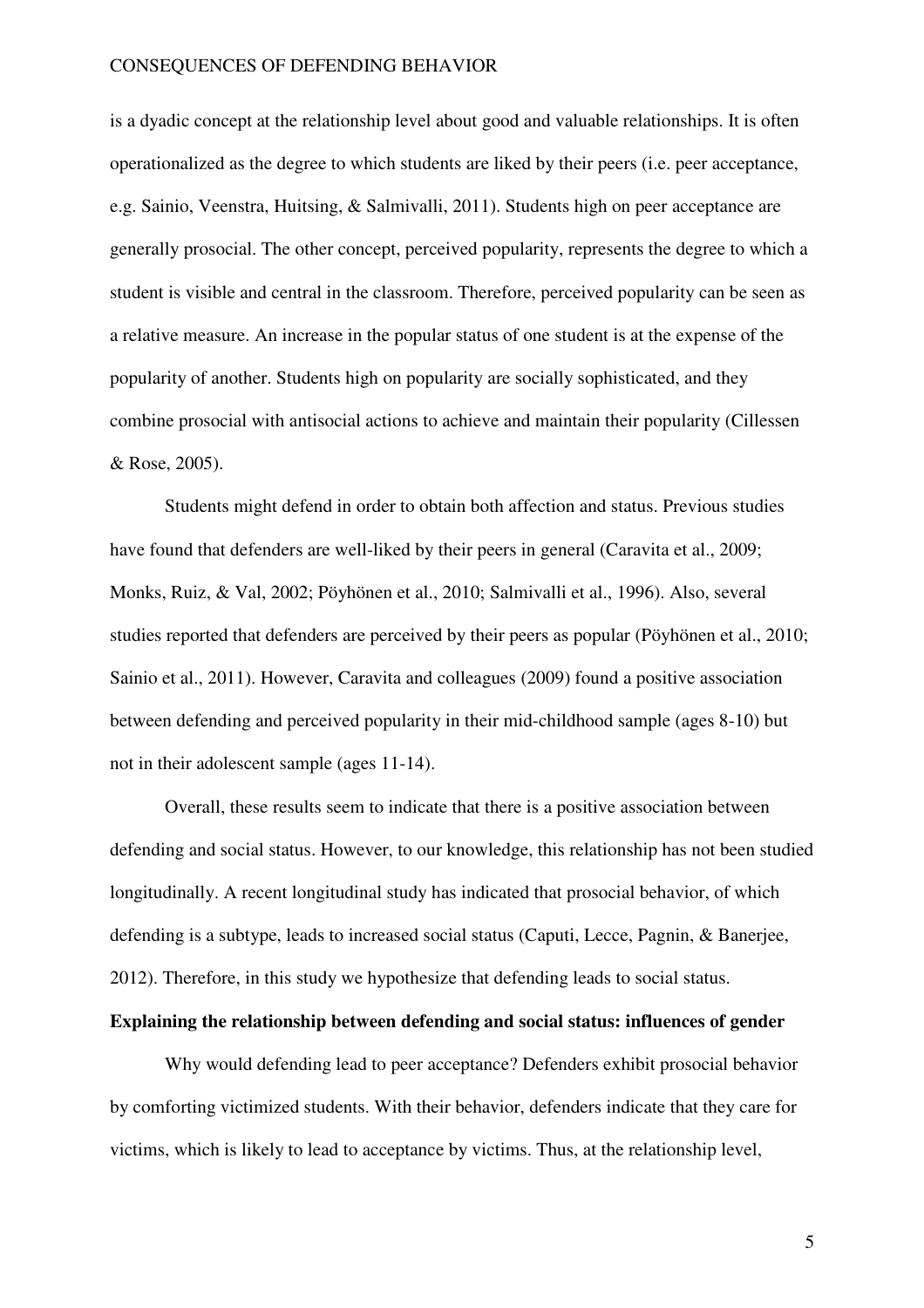defending would lead to an increase in defender's peer acceptance. But what about the larger peer group? Are defenders accepted by the larger peer group? If this is true, why would bystanders like defenders?

We propose that a self-categorization process may explain why bystanders accept defenders (Stets & Burke, 2000). Bystanders of bullying situations might categorize themselves in the same group as the victims because they might feel as if they might become the next victim of the bully. Therefore, when defenders comfort victimized students, bystanders might feel as if the defenders would defend them too if they were victimized. As such, bystanders will accept defenders.

We also propose that gender influences the self-categorization process. For students, gender is an important social category (Stets & Burke, 2000). Gender has been shown to influence peer interactions in childhood and preadolescence (Maccoby, 1988). For example, helping by girls led to an increase in peer acceptance by other girls, whereas this was not the case for peer acceptance by boys (Dijkstra, Lindenberg, & Veenstra, 2007). Therefore, bystanders might be more likely to categorize themselves in the same group as victims if they have the same gender as the victim. Only if bystanders categorize themselves in the same group as victimized peers, they will feel as if defenders might defend them too. Therefore, if bystanders have the opposite gender of victims, they are not likely to feel that they belong to the same group as the victim. Thus, bystanders will not feel as if the defenders might defend them too. Consequently, bystanders will not, or at least to a lesser degree, accept defenders. This results in the first set of hypotheses: (1a) defending boys leads to a stronger increase in peer acceptance by boys than defending girls and (1b) defending girls leads to a stronger increase in peer acceptance by girls than defending boys.

A different social process explains why defending leads to perceived popularity: peers admire defenders who stand up against the bully. Bullies are generally perceived as popular in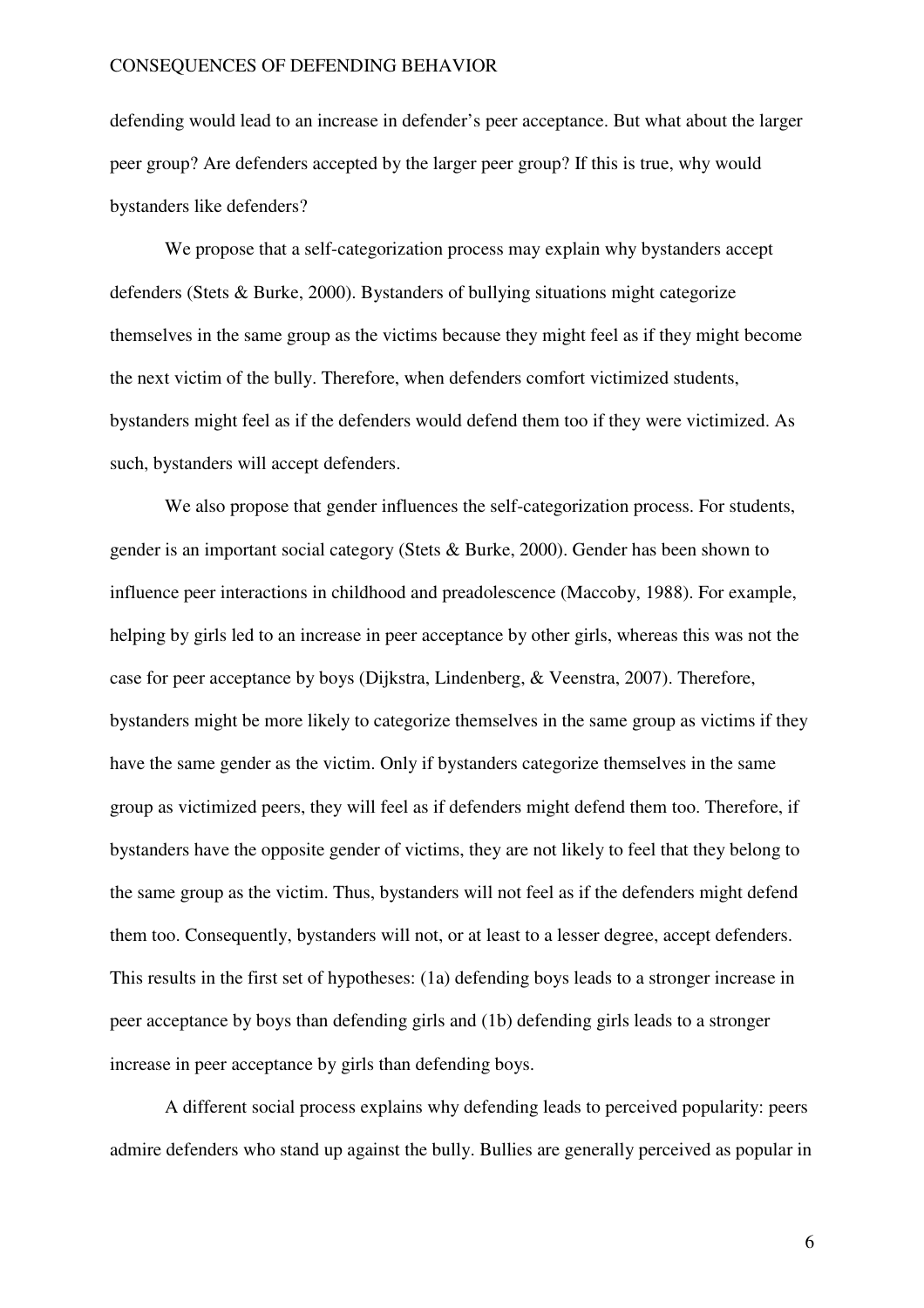the peer group (Salmivalli, 2010). Because defending not only includes comforting victimized peers but also standing up to bullies, defending may be regarded as a courageous act. Defending thereby increases the social visibility of defenders in their peer group and defenders will be perceived as more socially dominant. Therefore, the popularity of students may increase by defending victimized peers.

However, we expect that the increase in perceived popularity will be stronger if defenders are boys rather than girls. Studies on gender roles and helping have indicated that boys are encouraged more than girls to undertake chivalrous and heroic actions, i.e., actions where risk is involved and where the weaker members of a group are defended (e.g. Eagly  $\&$ Crowley, 1986). Defending can be considered heroic behavior, as students who defend victims run the risk of becoming victims themselves when bullies retaliate. Moreover, boys tend to use more direct means of aggression whereas girls are more likely to use indirect means of aggression (Björkqvist, Lagerspetz, & Kaukiainen, 1992; Card, 2010). Boys are thus more visible in their aggressiveness than girls. Therefore, it seems plausible to assume that the means of defending mirror the means of bullying; boys will defend in more visible ways than girls and male defenders are perceived as more socially dominant than female defenders. Thus, the second set of hypotheses is: male defenders will increase more in perceived popularity than female defenders according to both boys (2a) and girls (2b).

#### **Classroom context**

The KiVa anti-bullying program aims to change the classroom norm to one where defending is stimulated and bullying is condemned (Kärnä et al., 2011a). Defending is promoted and bystanders are stimulated to side with victims, rather than bullies. The KiVa anti-bullying program obtains this via interventions aimed at creating awareness and increasing the empathy, self-efficacy and anti-bullying attitudes of students.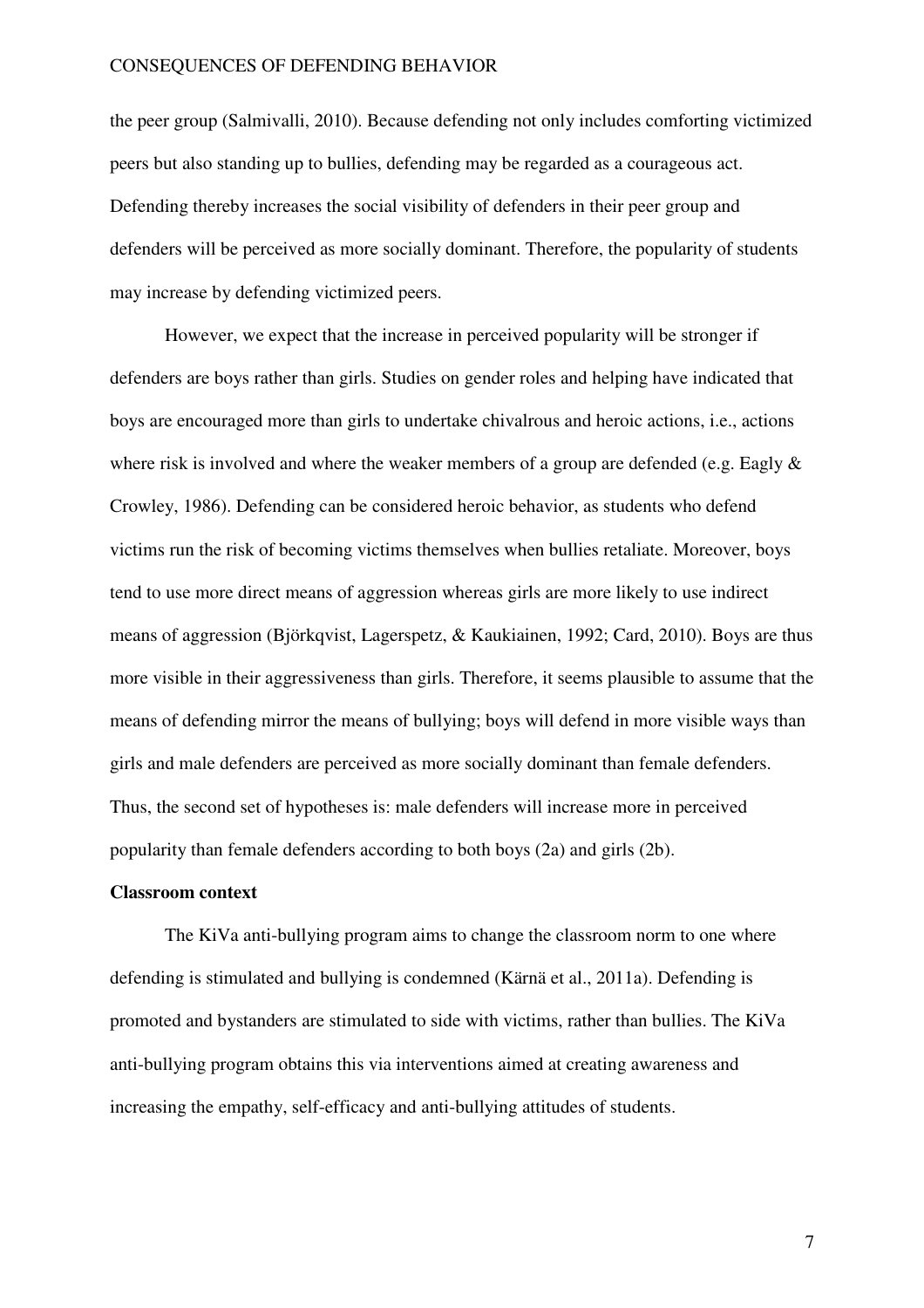It seems plausible that the KiVa anti-bullying program will influence the previously identified social processes that underlie the relationship between defending and social status. First, we expect that the KiVa anti-bullying program will strengthen the effect that defending has on peer acceptance because KiVa strives to increase empathy towards victims (Kärnä et al., 2011a). This increased empathy might ensure that bystanders categorize themselves in the same group as the victims, which strengthens the degree to which bystanders identify with victims. Therefore, bystanders can expect that they will be supported and liked by peers when defending victimized students in schools where the KiVa anti-bullying program was implemented (KiVa-schools), whereas this might not be the case in schools were KiVa was not implemented (control schools). Thus, we expect that (3a) defending leads to a stronger increase in peer acceptance by boys and girls in KiVa-schools compared to control-schools.

We also expect that the KiVa anti-bullying program will influence the relationship between defending and popularity. Another aim of KiVa is to strengthen the anti-bullying attitudes of the students (Kärnä et al., 2011a). Defending thus might be perceived as more norm-conforming behavior in KiVa-schools than in control schools. Defenders act in accordance with the injunctive norm in KiVa-schools and might thus be perceived as popular. Moreover, the program increases awareness for bullying situations and to the roles that classmates can have in bullying situations. Therefore, defenders might be perceived as more socially visible and dominant in their class in KiVa-schools than in control schools. Hence, bystanders will perceive defenders as more popular in KiVa-schools than in control schools. Therefore, we expect that (3b) defending leads to a stronger increase in perceived popularity according to both boys and girls in KiVa-schools compared to control schools.

### **Method**

### **The KiVa anti-bullying program**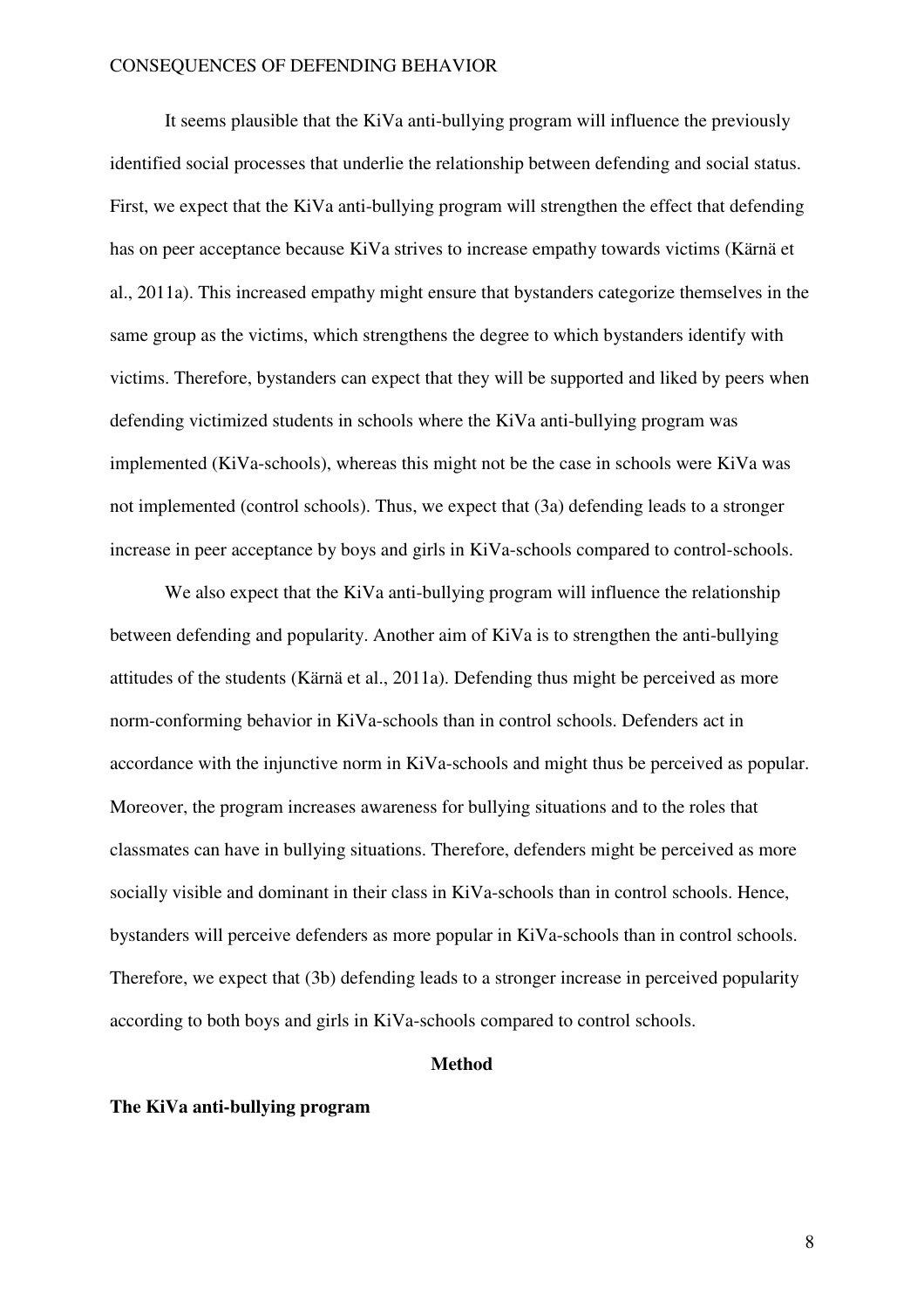The Finnish Ministry of Education and Culture funded the development and initial evaluation of a new anti-bullying program named KiVa, an acronym for Kiusaamista Vastaan, "against bullying" (Kärnä et al., 2011a). The program was developed at the University of Turku, in collaboration with the Department of Psychology and the Centre for Learning Research. It has been implemented in grades 1-9 (ages 7-15). The current study uses the data gathered in grades 7-9 (ages 13-15). In these grades, the KiVa program included universal and indicated interventions in order to decrease bullying. For the universal interventions, four themes are described in the teachers' manual that can be introduced to students, as series of lessons or as whole theme days. The recommended time to be dedicated to the Kick-Off session, the four themes, and the concluding session, is 13 to 23 hours altogether.

A unique feature of KiVa is the virtual learning environment involved, called KiVa Street. This is an Internet forum where the students sign in and navigate to visit different places. For instance, they can go to a library and find information about bullying, or they can enter a movie theatre and watch short films about bullying. KiVa Street aims at providing knowledge, skills, and motivation to change one's own behavior related to bullying.

Furthermore, KiVa provides prominent symbols such as bright vests for the recess supervisors to enhance their visibility and signal that bullying is taken seriously in the school and posters to remind students and school personnel about the KiVa program. Schools get presentation graphics they can use to introduce the program for the whole personnel and for parents. Parents also receive a guide that includes information about bullying and advice about what parents can do to prevent and reduce the problem.

For the indicated interventions, a team of three teachers (or other school personnel), along with the classroom teacher, addresses each case of bullying that comes to attention. Cases are handled through a set of individual and small group discussions with the victims and with the bullies, and systematic follow-up meetings. In addition, the classroom teacher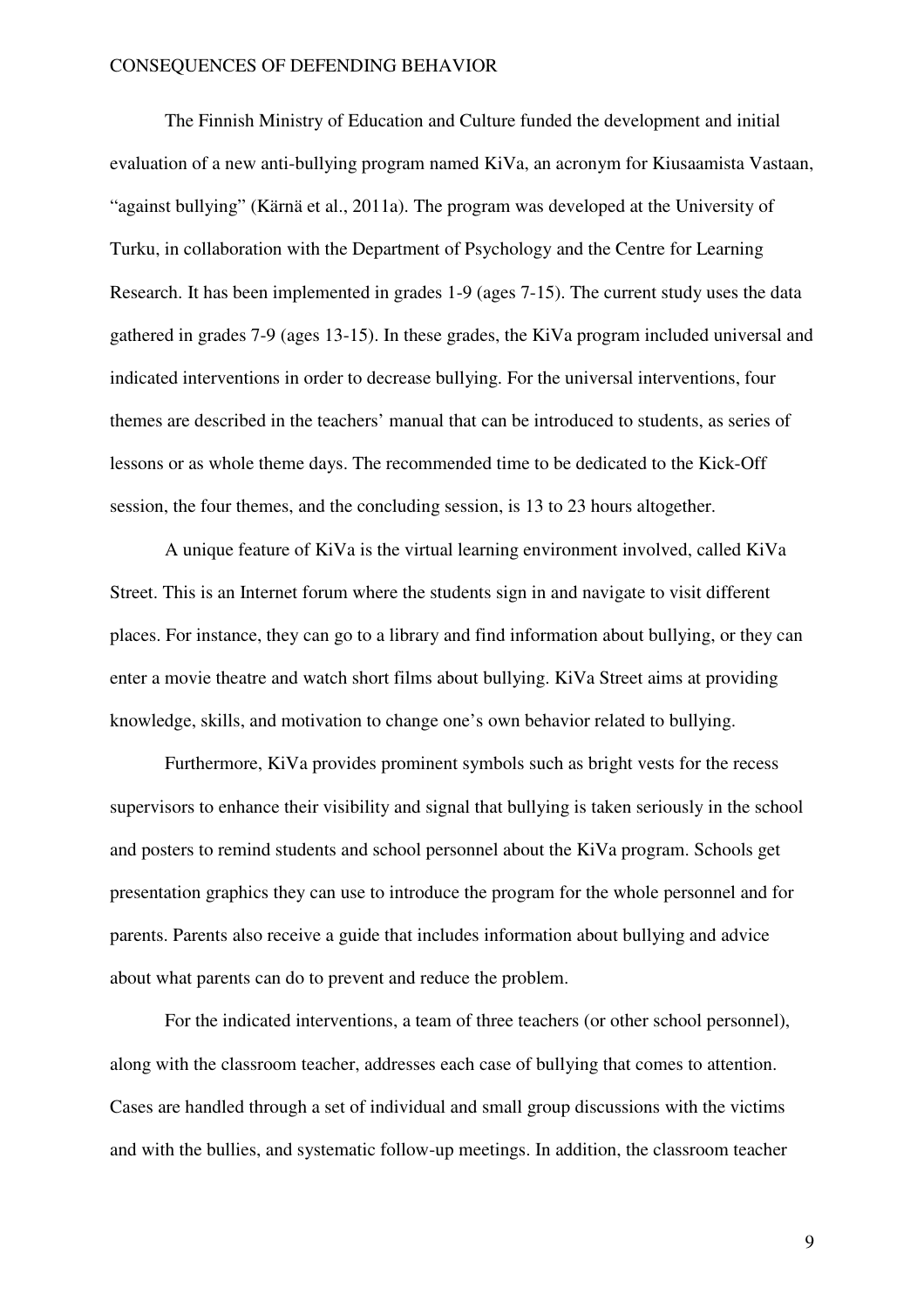meets with 2 to 4 prosocial and high-status classmates and encourages them to support the victimized student.

During the evaluation study, support was provided to teachers and schools to implement the program with fidelity. In addition to two full days of face-to-face training, networks of school teams were created, consisting of three school teams each. The network members met three times during the school year, with one person from the KiVa project guiding the network. The goal of the network meetings was to motivate the network members to implement the program and to help them overcome any possible obstacles in the process. **Data collection** 

To recruit schools for the implementation of KiVa in grades 1-3 and 7-9, letters were sent in the fall of 2006 to all 3,418 schools providing basic education in mainland Finland. These included both Finnish-language and Swedish-language schools, because the basic education in Finland is given in both official languages. The letter included information about the goals and content of the KiVa anti-bullying program and an enrolment form. The volunteering schools were stratified by province and language and schools providing special education only were excluded from the project. In total, 78 schools participated in the KiVa project in grades 7-9 and were randomly assigned to the intervention or control condition (39 each).

Data were collected in three waves: May 2008, December 2008/January 2009, and May 2009. The current study uses data collected in the first and the third wave. Four control schools did not provide any data at all and one intervention school only participated in the first wave of data collected. These schools were therefore dropped from the analyses, resulting in 38 intervention schools and 35 control schools.

No pre-test measurements were available for the students who were in grade 7 during the intervention year (i.e. in wave 3), because they were not yet in the schools participating in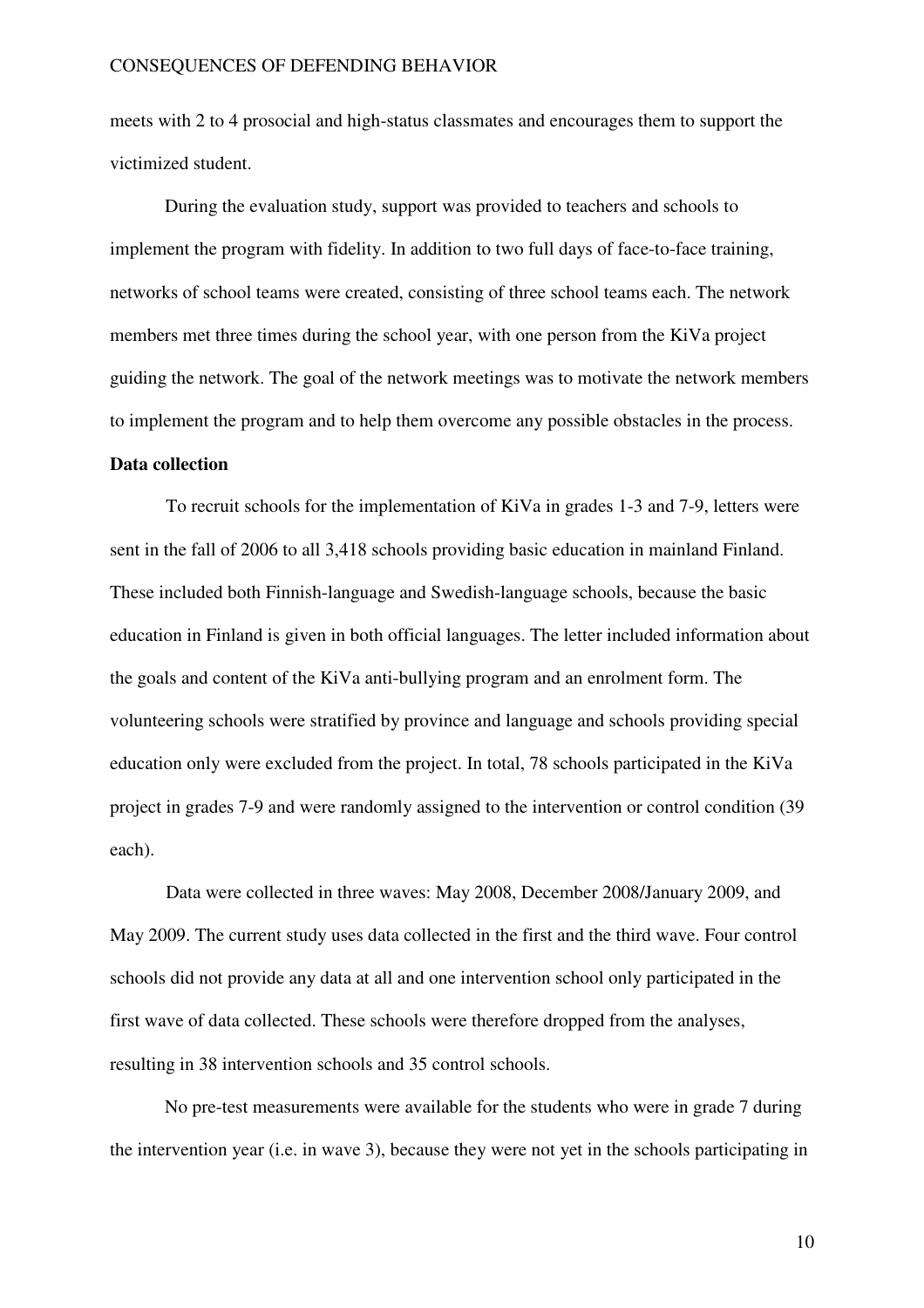the study. Therefore, from the total sample of 19,191 students, 5,433 respondents were dropped from the analyses. Another 1,700 students were dropped from the analyses due to various reasons (lack of consent, invalid data etc.). This resulted in a sample of 12,058 students (50.0% boys).

#### **Procedure**

Students filled out Internet-based questionnaires in the schools' computer labs during regular school hours. The process was administered by the teachers, who were supplied with detailed instructions about two weeks prior to data collection. The teachers were told to act in such ways that the confidentiality of the response was secured to a maximum extent, and students were assured that their answers would not be revealed to teachers or parents. In addition, teachers were offered support through phone or e-mail prior to and during data collection.

Teachers distributed individual passwords to the students, who used them to log in to the questionnaire. At the beginning of the session, the term *bullying* was defined for the students in the way formulated in the Olweus' bully/victim questionnaire (Olweus, 1996), which emphasizes the repetitive nature of bullying and the power imbalance between the bully and the victim. Additionally, to remind the students of the meaning of bullying, a short version of the definition appeared on the upper part of the computer screen when the students responded to a bullying-related question. The order of questions, items, and scales was extensively randomized to alleviate any systematic order effect.

### **Measures**

**Pre-test defending of boys and of girls.** The respondents were presented with eleven items from the Olweus bully/victim questionnaire to determine whether they were victimized (Olweus, 1996). If they indicated on any of the eleven items that they were victimized at least once or twice a month, they were asked whether they were defended. If this was the case and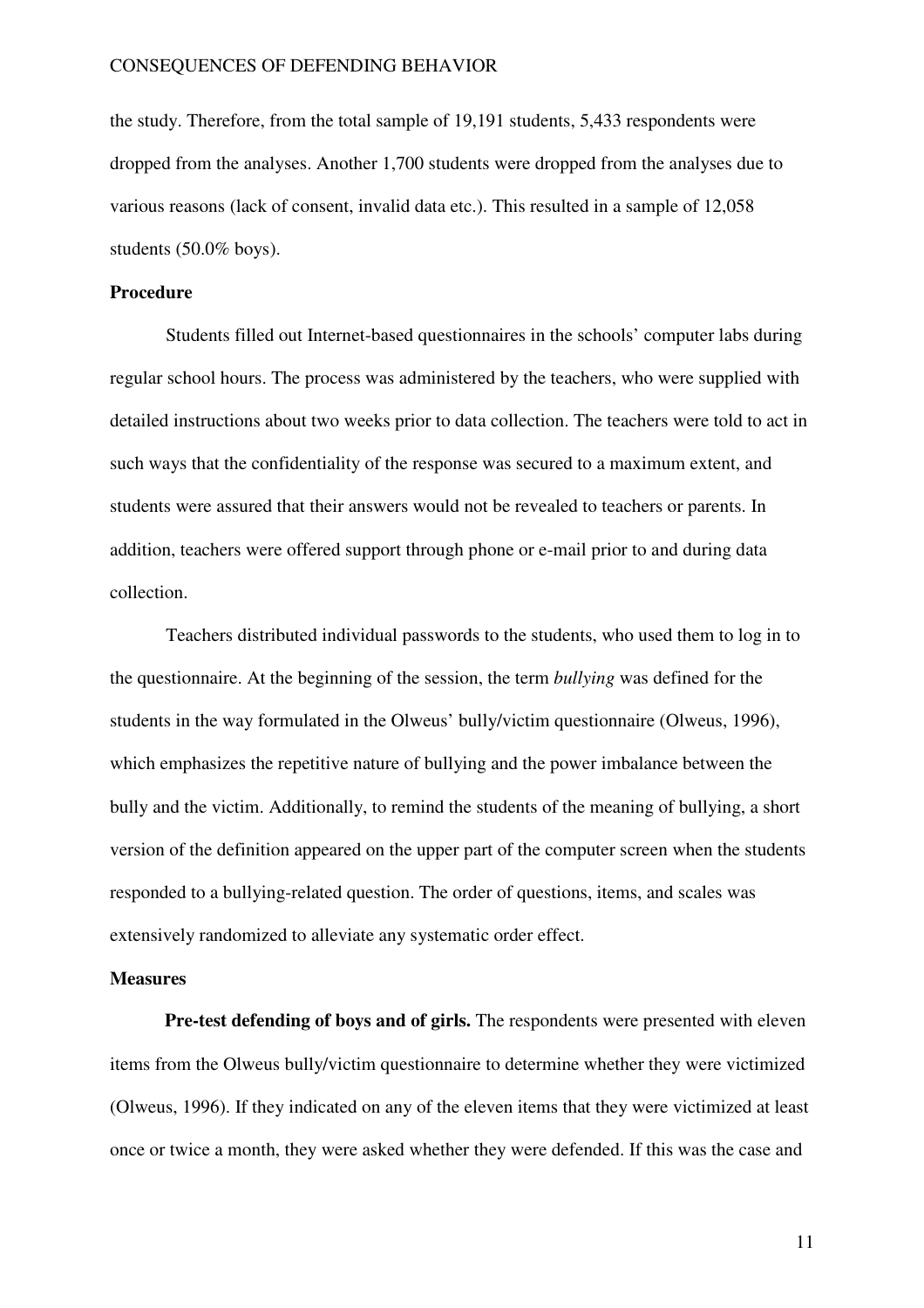if the defenders were classmates of the respondents, the respondents were presented with a roster with all the names of their classmates. They were asked "By which classmates are you defended?" Respondents could nominate an unlimited number of same-sex and cross-sex peers. In total, 1,281 students (10.6%) were allowed to nominate defenders, and 1,150 students (9.5%) nominated one or more defenders. From these nominations, proportion scores were calculated for the proportion of boys each student defended and the proportion of girls each student defended. These proportion scores were standardized for the whole sample.

**Pre-test and post-test peer acceptance and perceived popularity by boys and by girls.** All respondents were asked to nominate the classmates they liked the most and the classmates they thought were the most popular in their class. The respondents could nominate an unlimited number of same-sex and cross-sex peers. From these nominations, proportion scores were calculated for the proportion of 'like most'- and 'most popular'-nominations each student received from boys and from girls separately. These proportion scores were standardized.

# **Analyses**

First, several descriptive statistics were computed. Means and standard deviations for the main study variables were calculated and t-tests were conducted to identify differences between boys and girls and between KiVa-schools and control schools (see Table 1). Moreover, correlations between the main study variables were computed for boys and for girls separately and the differences between boys and girls were tested (see Table 2). Consequently, four multiple regression analyses were conducted in order to test the hypotheses. For the first two models (see Table 3), the dependent variables were post-test peer acceptance by boys and post-test peer acceptance by girls. The independent variables were pre-test peer acceptance by boys and pre-test peer acceptance by girls, pre-test defending of boys and pre-test defending of girls. In the last two models (see Table 4), the dependent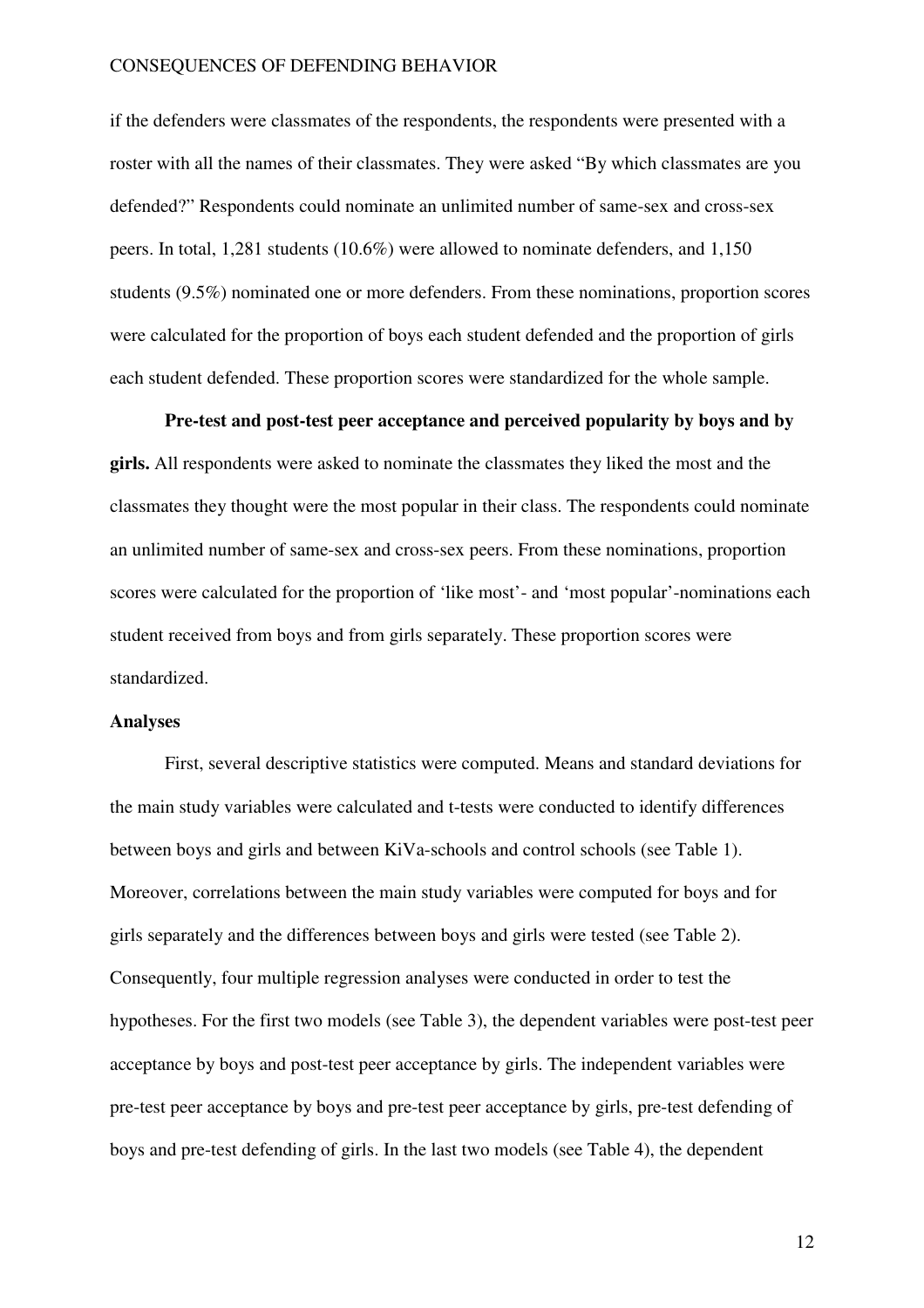variables were post-test popularity by boys and post-test popularity by girls. The independent variables were pre-test popularity by boys and pre-test popularity by girls, pre-test defending of boys and pre-test defending of girls. We also controlled in all models for gender and whether students attended a KiVa-school or a control school. Additionally, in each of the models, interaction effects between the pre-test variables and gender and KiVa-school were included, as well as three-way interactions (i.e., pre-test variables x gender x KiVa). From the complete models, non-significant parameters were excluded from the analyses via backward selection, in order to obtain parsimonious models (Veenstra et al., 2010). Main effects, even if not significant, were always included in the model when significant interaction effects were included in the model. Only the final models are presented.

#### **Results**

# **Descriptive statistics**

Table 1 presents the means and standard deviations of the main variables of this study. T-tests were used to analyze differences between KiVa-schools and control schools for boys and girls combined as well as separately and between boys and girls within each type of school. On average, boys accepted boys more than girls accepted boys at the post-test, both in control schools (*M*=0.26 vs. 0.11, respectively, *p*<0.01) and in KiVa-schools (*M*=0.30 vs. 0.13, *p*<0.01). Similarly, girls accepted girls more than boys accepted girls at the post-test, both in control schools (post-test: *M*=0.30 vs. 0.11, *p*<0.001) and in KiVa-schools (post-test: *M*=0.34 vs. 0.11, *p*<0.001).

Boys accepted boys in KiVa-schools at the post-test more than boys in control schools  $(M=0.30 \text{ vs. } 0.26, p<0.01)$  but they equally accepted girls in KiVa-schools as in control schools at the post-test  $(M=0.11 \text{ vs. } 0.11, p=0.96)$ . Girls accepted boys and girls at the posttest more in KiVa-schools than in control schools (boys: *M*=0.13 vs. 0.11, *p*<0.01; girls: *M*=0.34 vs. 0.30, *p*<0.01).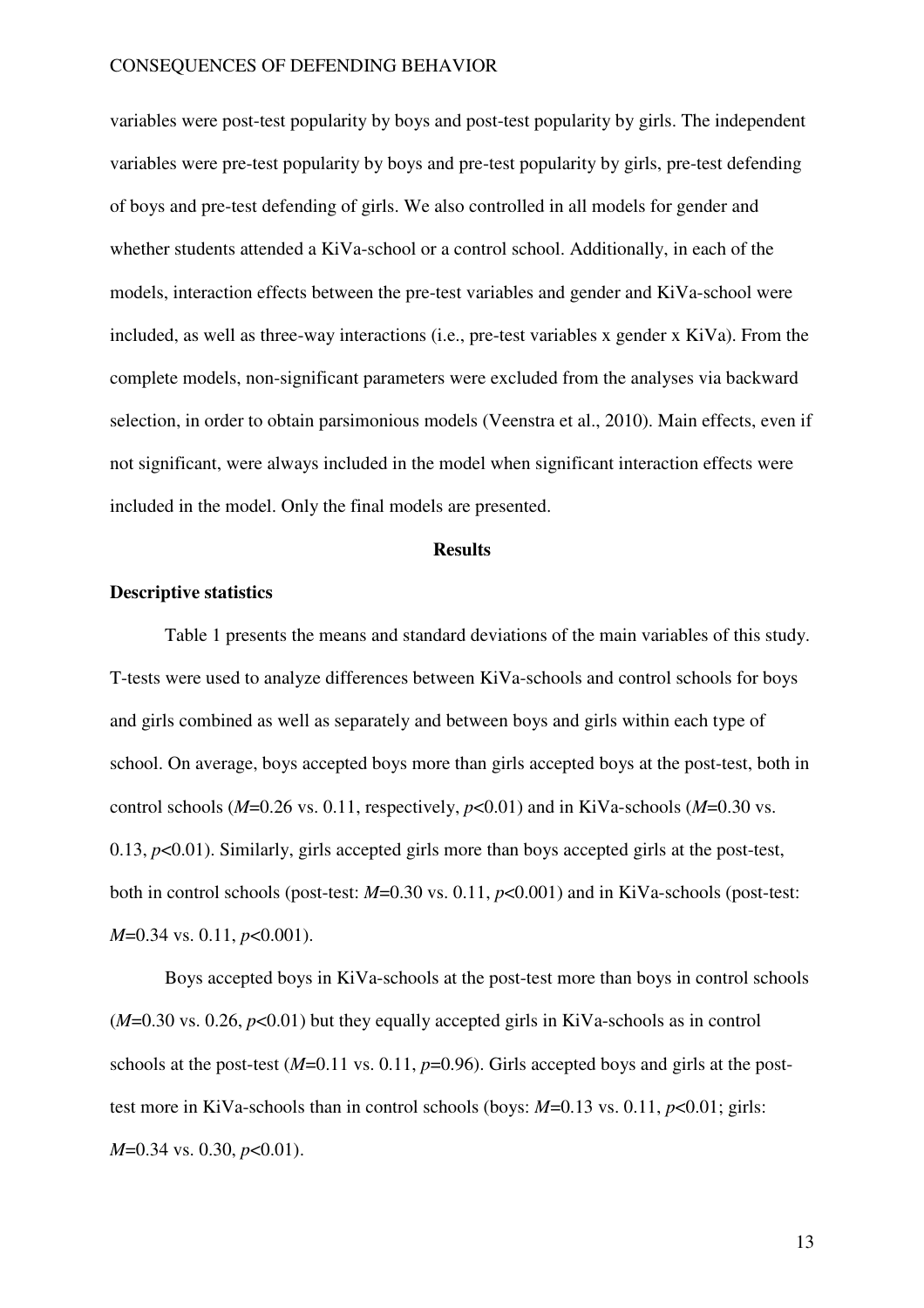On average, boys were more popular than girls according to boys at the post-test, both in control schools (*M*=0.10 vs. 0.05, *p*<0.01) and in KiVa-schools (*M*=0.11 vs. 0.05, *p*<0.01). Similarly, girls were more popular than boys according to girls at the post-test, both in control schools (*M*=0.11 vs. 0.08, *p*<0.01) and in KiVa-schools (*M*=0.12 vs. 0.09, *p*<0.01).

Boys perceived students as equally popular in KiVa-schools as in control schools (boys: *M*=0.11 vs. 0.10, *p*=0.07; girls: *M*=0.09 vs. 0.08, *p=*0.17). Girls too perceived students as equally popular in KiVa-schools as in control schools (boys: *M*=0.05 vs. 0.05, *p*=0.87; girls: *M*=0.12 vs. 0.11, *p*=0.01).

Boys were more defended by boys than by girls in control schools (*M*=0.03 vs. 0.01,  $p<0.01$ ) and in KiVa-schools ( $M=0.03$  vs. 0.01,  $p<0.01$ ), whereas girls were defended more by girls than by boys in control schools (*M*=0.04 vs. 0.01, *p*<0.01) and in KiVa-schools (*M*=0.04 vs. 0.01, *p*<0.01).

#### [Table 1 about here]

The correlations between the study variables are given in Table 2. For boys and for girls, there was a positive association between pre-test defending of boys and post-test acceptance by boys (for boys:  $r=0.10$ ,  $p<0.01$ ; for girls:  $r=0.15$ ,  $p<0.01$ ), but not between pretest defending of boys and post-test acceptance by girls (for boys: *r*=0.01, *p*=0.60; for girls: *r*=0.01, *p*=0.27). Also, for boys and for girls, the correlation between pre-test defending of girls and post-test acceptance by girls was positive (for boys: *r*=0.05, *p*<0.01; for girls: *r*=0.07, *p*<0.01) but there was no significant correlation between pre-test defending of girls and post-test acceptance by boys (for boys:  $r=0.00$ ,  $p=0.84$ ; for girls:  $r=-0.01$ ,  $p=0.39$ ).

#### [Table 2 about here]

The correlation between pre-test defending of boys and post-test popularity by boys was stronger for girls than for boys, though they did not differ significantly ( $r=0.08$  vs. 0.05,  $z=1.17$ ,  $p=0.09$ ). The correlation between pre-test defending of boys and post-test popularity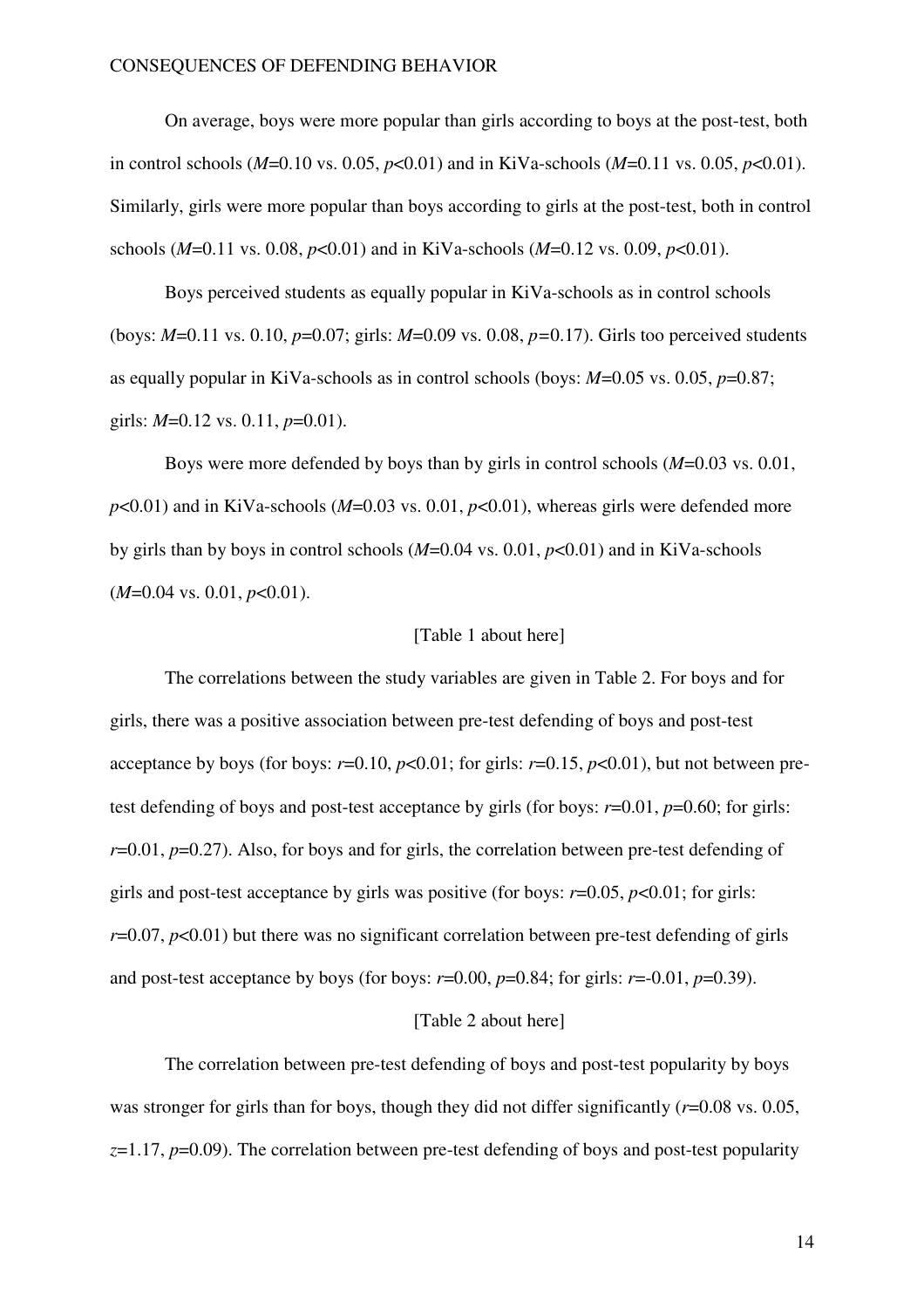by girls was significantly stronger for girls than for boys ( $r=0.08$  vs. 0.03,  $z=3.08$ ,  $p<0.01$ ). The correlation between pre-test defending of girls and post-test popularity by boys did not differ significantly between boys and girls  $(r=0.03 \text{ vs. } r=0.01, z=1.37, p=0.17)$ . The correlation between pre-test defending of girls and post-test popularity by girls did not differ significant between boys and girls either  $(r=0.03 \text{ vs. } r=0.03, z=0.27, p=0.78)$ .

### **Testing the hypotheses**

Hypothesis 1 stated that defending boys would lead to a stronger increase in acceptance by boys than defending girls (1a) and that defending girls would lead to a stronger increase in peer acceptance by girls than defending boys (1b). The main effects of the pre-test variables defending boys and defending girls in Table 3 were analyzed to test these hypotheses. The results were consistent with hypothesis 1a. Defending boys led to a significant increase in acceptance by boys  $(b=0.04, p<0.01)$ , whereas defending girls led to a significant decrease in acceptance by boys  $(b=-0.04, p<0.01)$ .

[Table 3 about here]

#### [Figure 1 about here]

The results were not in line with hypothesis 1b (see Table 3). Neither defending boys nor girls (defending girls: *b*=-0.02, *p*=0.17) had a significant impact on acceptance by girls.

#### [Figure 2 about here]

Hypothesis 2 stated that male defenders will increase more in perceived popularity than female defenders according to both boys (2a) and girls (2b). The combination of the pretest variables and the interaction effects with gender in Table 4 showed that the data rejected hypothesis 2a. In fact, neither defending boys (*b*=-0.00, *p*=0.86) nor defending girls had a significant impact on popularity by boys. The interaction effects with gender were not significant either. The difference between male and female defenders in popularity according to boys in control schools was also depicted in Figure 3. This figure depicted that in control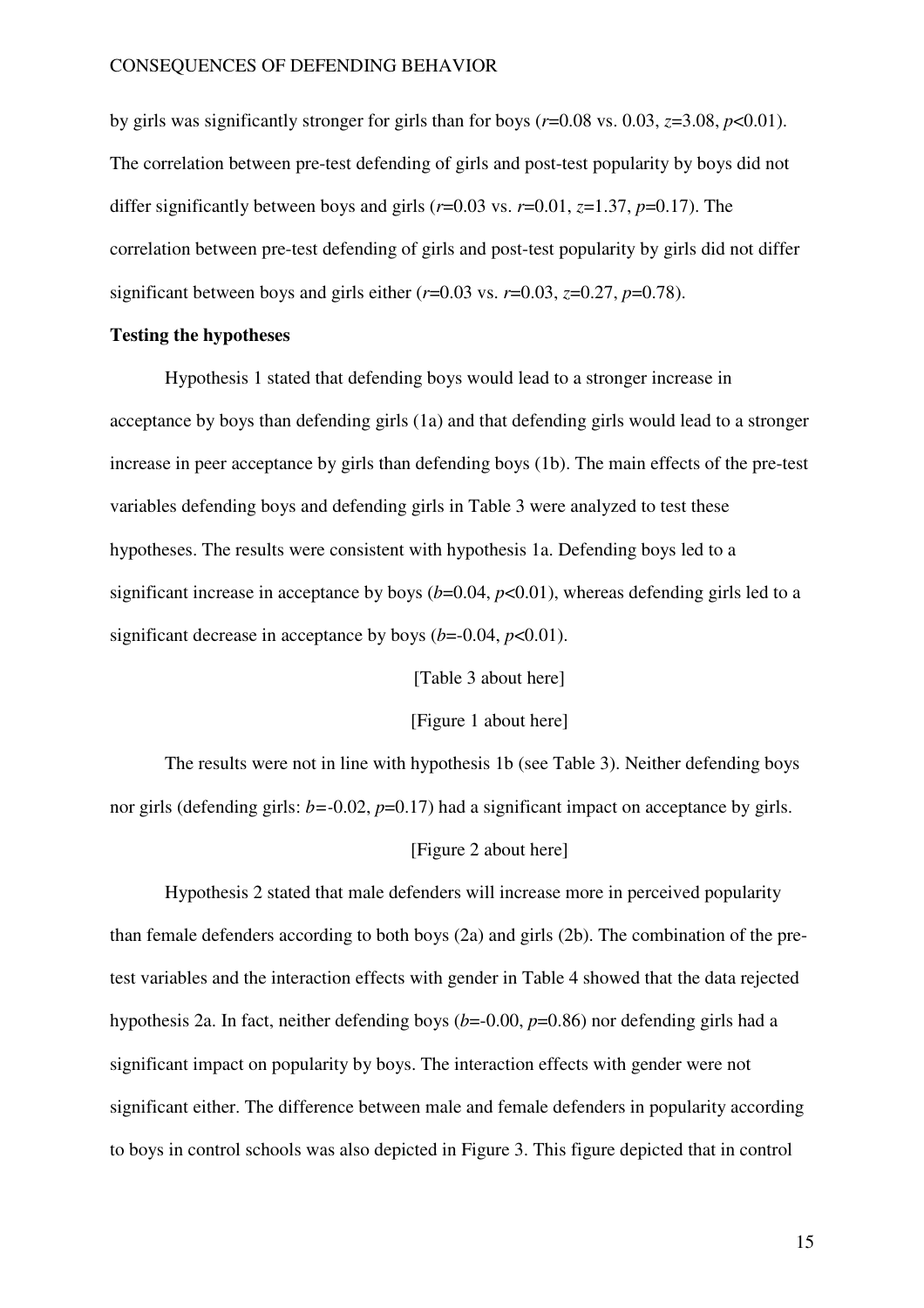schools, students who defended a lot were on average equally popular according to boys as students who hardly defended. The effects of defending on popularity according to boys were the same for male and female defenders, indicated by the fact that the slopes of the lines for male and female defenders in control schools were the same. However, regardless of the proportion of defended victimized peers, boys were more popular according to boys than girls. Therefore, the line for boys was shifted upwards compared to the line for girls.

#### [Figure 3 about here]

The data were not in line with hypothesis 2b either (see Table 4). For boys, defending girls led to a stronger decrease in popularity according to girls than for girls (*b*=-0.09 vs. - 0.02,  $p<0.01$ ). This was also depicted in Figure 5, in which can be seen that students in control schools who hardly defended were more popular according to girls than students who defended a lot. Moreover, boys who hardly defended were more popular in control schools than girls who hardly defend. However, boys who defended much in control schools were less popular than girls who defended much. Moreover, defending had a stronger detrimental effect on the popularity according to girls for male defenders than for female defenders, indicated by the fact that the slope for male defenders in control schools was steeper than the slope for female defenders.

However, defending boys did not have an impact on popularity by girls, regardless of whether the defender was male or female  $(b=0.02 \text{ vs. } -0.01, p=0.17)$ . This was depicted in Figure 4. Though boys who defended much seemed to be more popular according to girls than boys who defended little, this difference was not significant. Also, though it seems that girls who defended much seemed to be less popular than girls who defended little, the difference was not significant. The difference between male and female defenders was not significant either.

[Table 4 about here]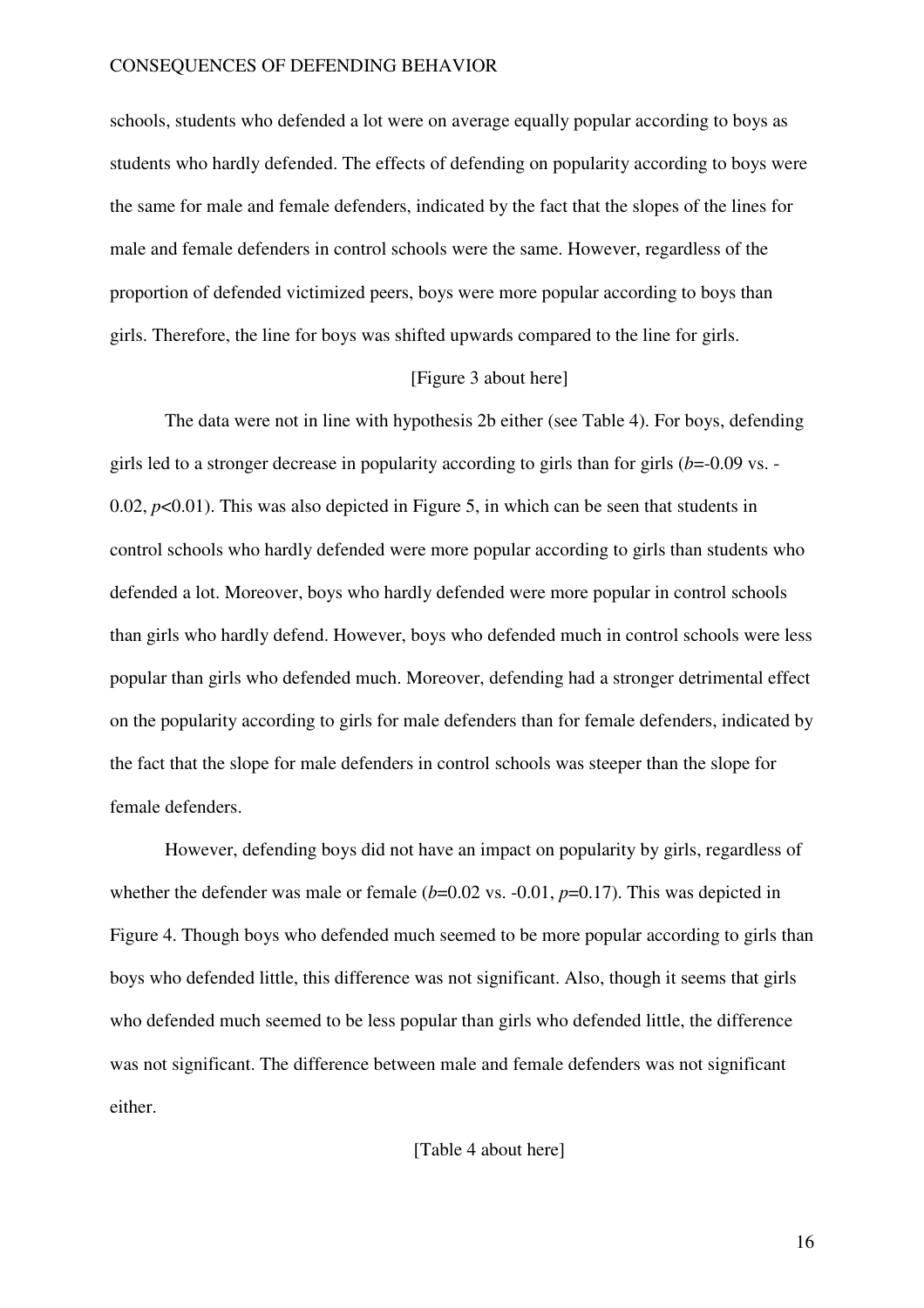[Figure 4 about here]

# [Figure 5 about here]

Hypothesis 3a stated that defending would lead to a stronger increase in peer acceptance by boys and by girls in KiVa-schools than in control-schools. Interactions between the pre-test defending variables, gender and KiVa were required to test this hypothesis. As could be seen in Table 3, the data were partially in line with hypothesis 3a. In control schools, defending girls had a significant negative effect on acceptance by boys, whereas in KiVaschools this negative effect was canceled out  $(b=0.04 \text{ vs. } 0.01, p<0.01)$ . This was also depicted in Figure 1. In control schools, students who defended girls were less accepted by boys than students who did not defend girls. Boys were more accepted by other boys than girls, so therefore the line of boys was shifted upwards compared to the line of girls. However, in KiVa-schools defending did not affect acceptance by boys anymore. The slopes of the lines of the KiVa-schools was nearly flat, compared to the negative slopes of the lines of control schools. Moreover, in KiVa-schools boys were accepted more by other boys than by girls. Therefore, the line of boys is shifted upwards compared to the line of the girls.

For acceptance by girls, a similar pattern emerged. Though neither in KiVa-schools nor in control schools defending girls affected acceptance by girls, the difference in the effect of defending girls on acceptance by girls between KiVa-schools and control schools was significant  $(b=0.01 \text{ vs. } -0.02 \text{ , } p=0.03)$ . This could also be seen in Figure 2. In control schools, students who defended were slightly more accepted by girls compared to students who did not defend, though this difference was not significant. Girls accepted other girls more than boys, therefore the line of girls was shifted upwards compared to the line of boys. In KiVa-schools, students who defended much seem to be more accepted than students who defend little, though this difference was not significant either. The difference between the slopes was significant, however. Similarly to control schools, in KiVa-schools girls accepted other girls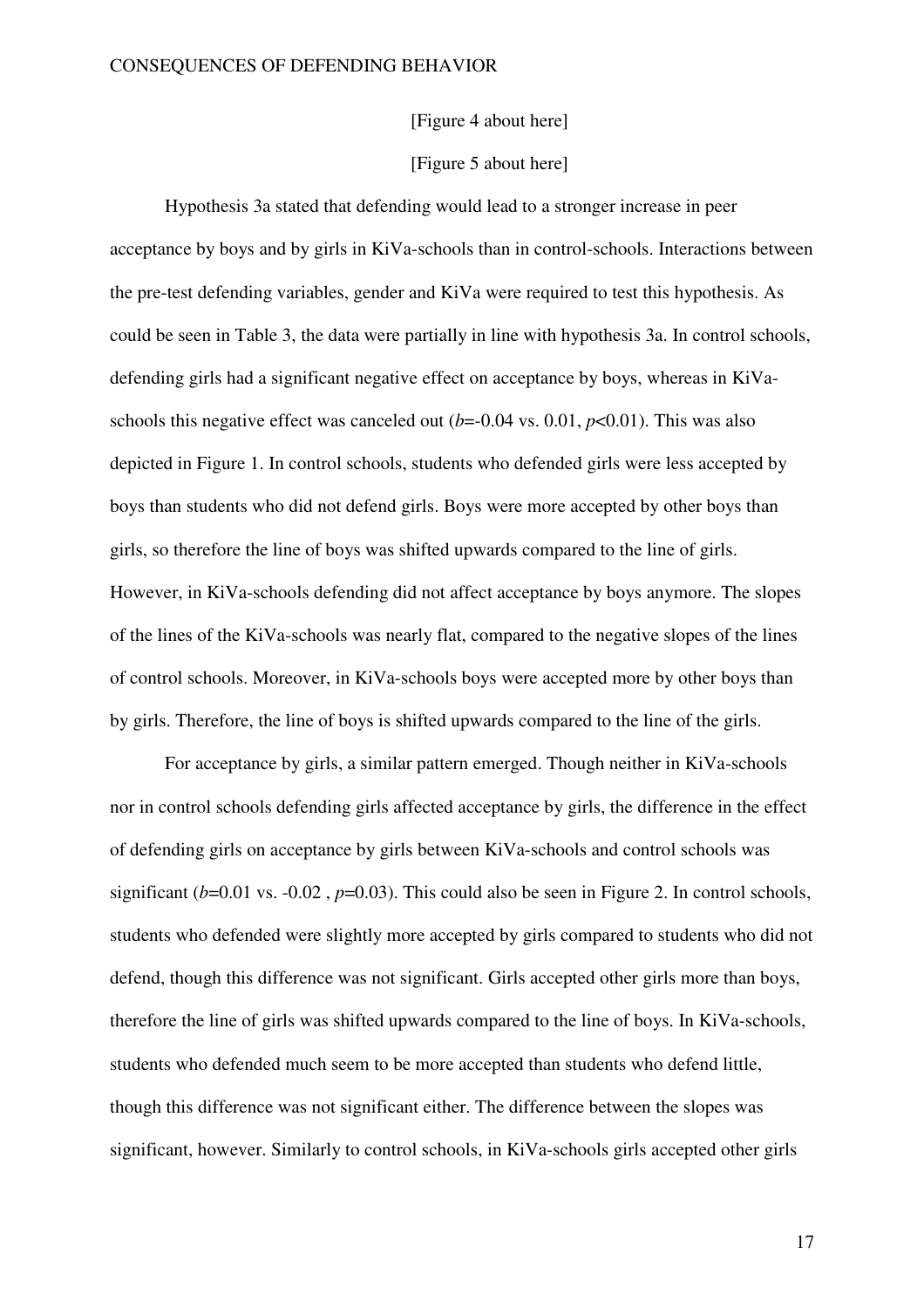more than boys. Therefore, the line for girls was shifted upwards compared to the line for boys. Defending boys did not affect acceptance by girls in KiVa-schools or in control schools.

Hypothesis 3b stated that defending would lead to a stronger increase in perceived popularity according to boys and by girls in KiVa-schools than in control schools. As could be seen in Table 4, defending led to a significant increase in popularity by boys in KiVaschools, whereas this was not the case in control schools  $(b=0.04 \text{ vs. } -0.00, p=0.03)$ . This could also be seen in Figure 3. For control schools, students who defended much did not differ in popularity according to boys from students who defend little. Boys found other boys more popular than girls, therefore the line of boys was shifted upwards compared to the line of girls. However, in KiVa-schools students who defended much were more popular according to boys than students who defended little. Therefore, the lines for KiVa-schools had a steeper slope. Similar to control schools, boys were more popular according to other boys than girls. Therefore, the line of boys was shifted upwards compared to the line of girls. Defending girls did not impact popularity by boys, regardless of the gender of the defender.

Defending boys in KiVa-schools only led to a stronger increase in popularity by girls compared to control schools if the defender was female (*b*=0.07 vs. -0.01, *p*=0.01) rather than male  $(b=0.01 \text{ vs. } 0.02)$ . This could also be seen in Figure 4. In control schools, boys who defended much were slightly more popular according to girls than boys who defended little. However, this difference was not significant. This did not change in KiVa-schools. Though defending boys had a slight positive effect on the popularity according to girls, this effect was not significant. However, students were more popular in KiVa-schools than in control schools and therefore the line is shifted upwards slightly. Girls who defended much in control schools were slightly less popular according to girls than girls who defended little, though again this difference was not significant. However, the KiVa program had a large effect on girls. In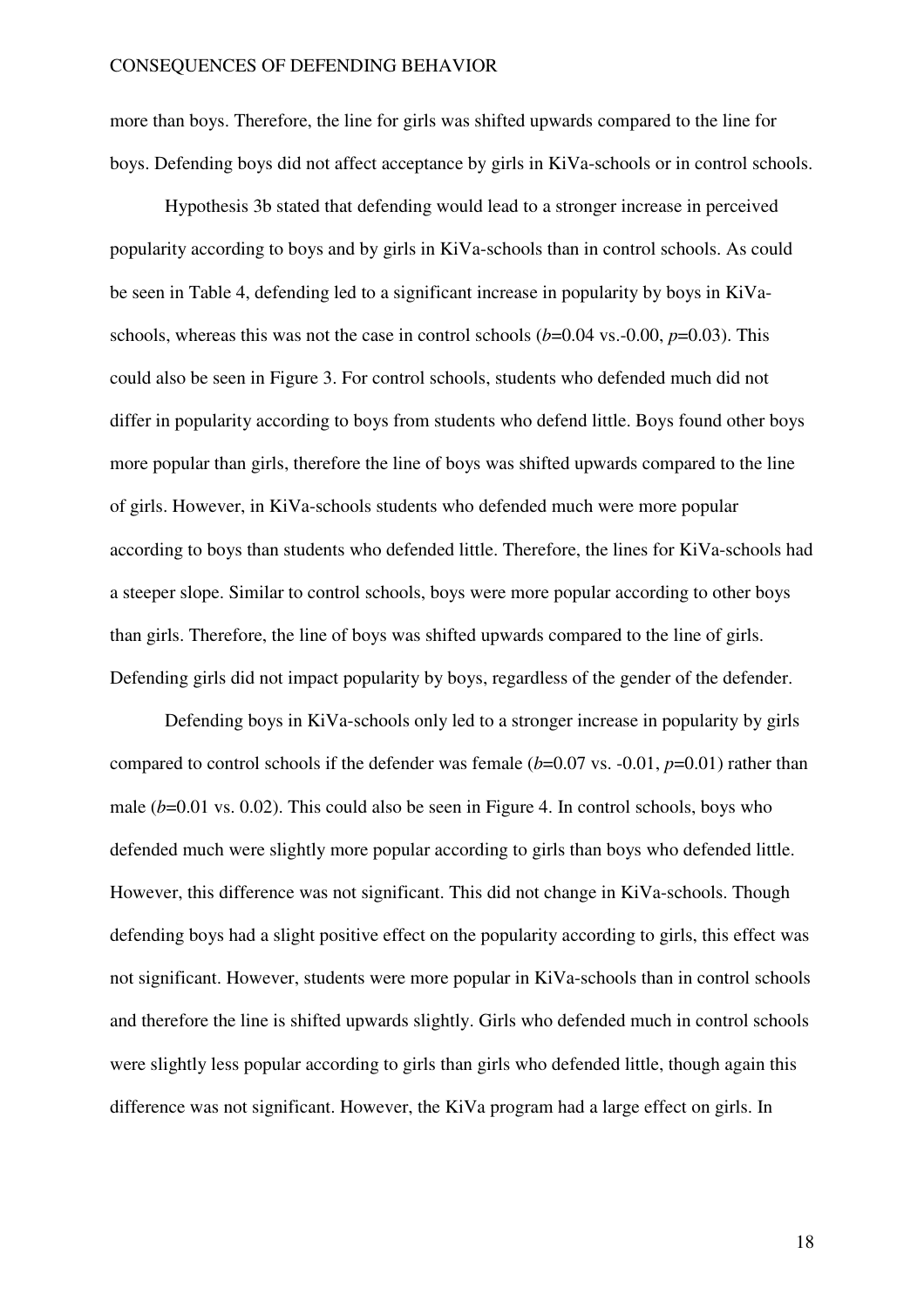KiVa-schools, girls who defended much were more popular according to girls than girls who defended little.

Finally, for male defenders, defending girls led to a weaker decrease in popularity by girls in KiVa-schools than in control schools  $(b=0.06 \text{ vs. } -0.09, p=0.03)$ . For female defenders, defending girls did not affect popularity by girls in KiVa-schools compared to a significant negative effect in control schools  $(b=0.01 \text{ vs. } -0.02, p=0.03)$ . This could be seen in Figure 5. In control schools, students who defended girls much were less popular according to girls than students who defended girls little. This was especially the case for boys, whose line was steeper. However, the KiVa anti-bullying program weakened this effect. Boys who defended girls much were still less popular according to girls than boys who did not defend girls, but this difference was smaller than in control schools. However, in KiVa-schools, girls who defended girls did not differ from girls who did not defend on popularity according to girls; the small difference between girls who defended and girls who did not was not significant in KiVa-schools.

#### **Discussion**

Because social status is a major goal for all students (Cillessen & Rose, 2005) , bystanders may include their assessment of the consequences of defending behavior on their social status in deciding whether to intervene in a bullying situation. Therefore, several studies have looked into the relationship between defending and social status (Caravita et al., 2009; Pöyhönen et al., 2010; Salmivalli et al., 1996). To our knowledge, this study is the first longitudinal study that examines whether defending leads to social status and what effects the gender of the victims, defenders and bystanders have on this relationship.

### **Gender effects on the relationship between defending and social status**

First, we hypothesized that defending boys would lead to a stronger increase in peer acceptance by boys. Our data were consistent with this hypothesis. However, the data were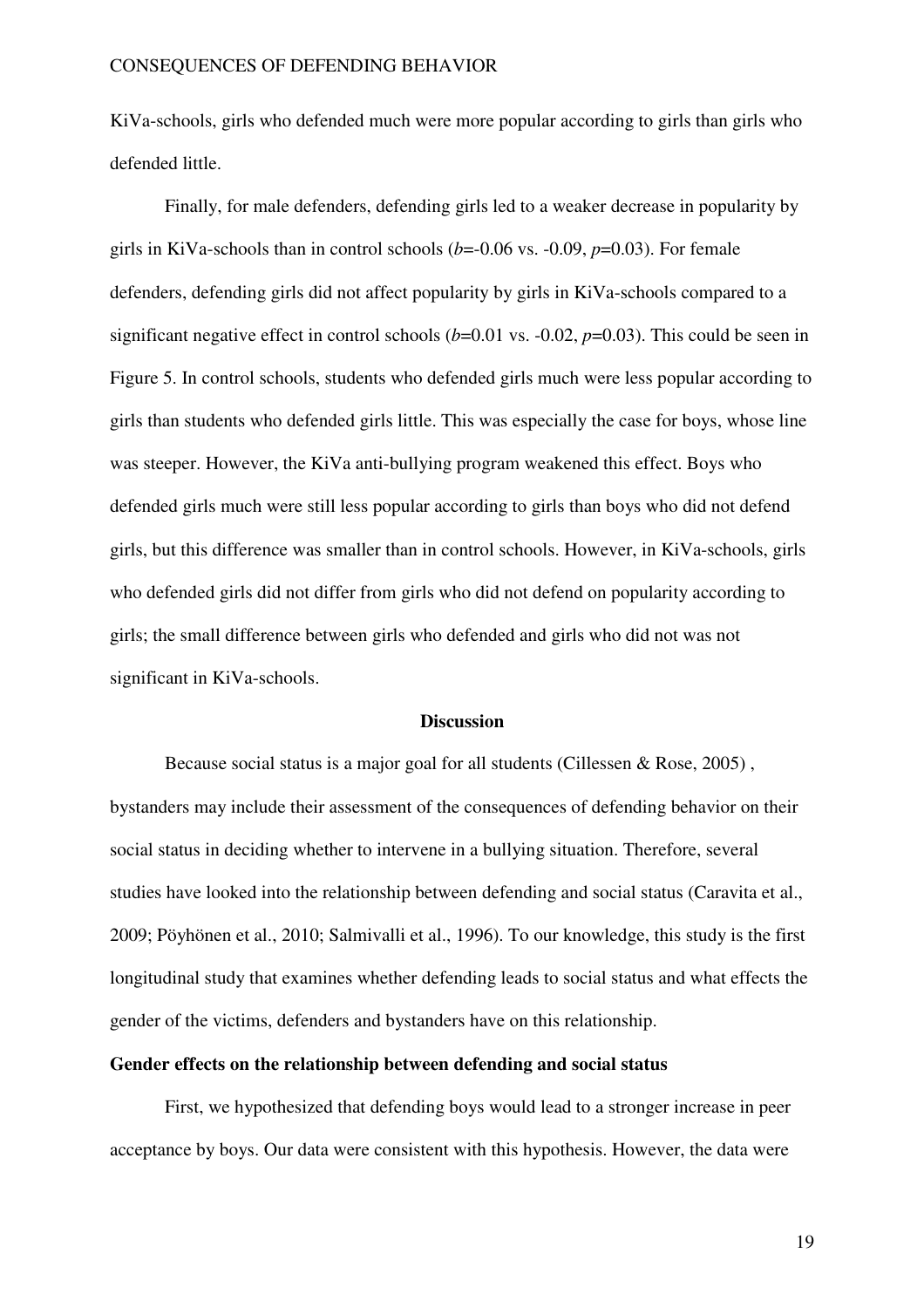not in line with our expectation that defending girls would lead to a stronger increase in peer acceptance by girls than defending boys. In fact, neither defending boys nor defending girls led to a change in peer acceptance by girls. According to hypothesis 2, male defenders would increase more in perceived popularity than female defenders according to boys and girls. The data were not in line with this hypothesis either. In fact, in most cases defending did not affect perceived popularity. Only defending girls led to a decrease in popularity according to boys, especially for male defenders.

These findings may be explained by the age of the respondents in the current study. Adolescence is a time in which many physical and social changes take place. For example, being popular becomes increasingly important in adolescence compared to childhood (LaFontana & Cillessen, 2010). Exhibiting antisocial behavior that challenges adults' norms and values becomes a successful strategy to gain social status (Cillessen & Mayeux, 2004; Moffitt, 1993). Thus defending, a prosocial behavior, might not be evaluated positively by adolescent peers. Moreover, adolescents become more interested in romantic relationships (Collins, Welsh, & Furman, 2009). Antisocial behavior may be a way for boys to signal their masculinity, which makes them more attractive as romantic partners and thus more popular. Defending may therefore not lead to popularity for adolescent males.

Interestingly, the current study is not in line with the gender-homophily mechanism, which suggests that, e.g., girls would accept prosocial boys better than antisocial boys because they are similar to them (Dijkstra, Cillessen, Lindenberg, & Veenstra, 2010). Rather, our results on peer acceptance by boys seem to be more in line with research about norms (Young & Sweeting, 2004). Femininity is associated with kindness and friendliness whereas masculinity is associated with aggression and dominance. In our study, female defenders seem to act gender-typical and thus gain peer acceptance by boys whereas male defenders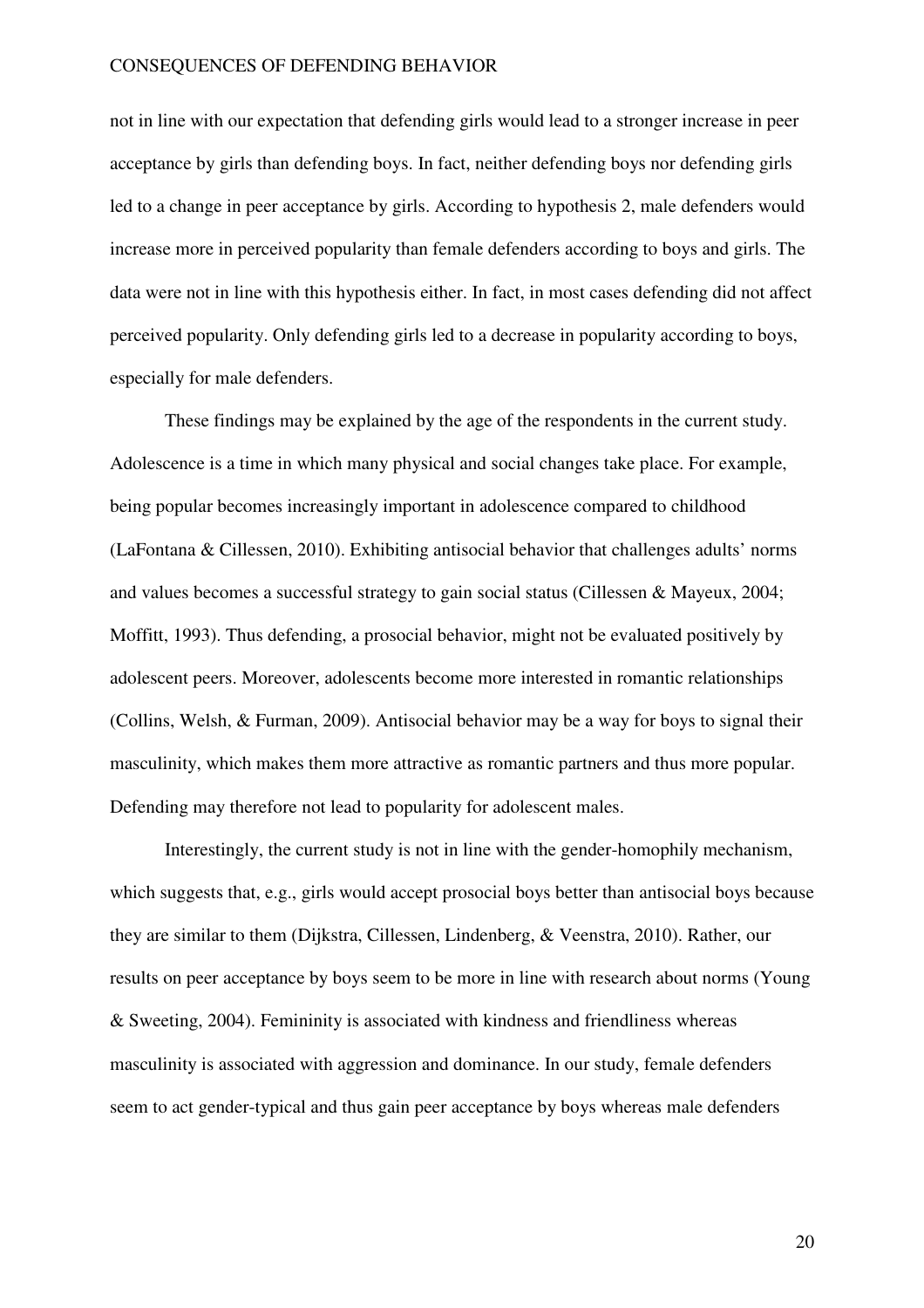seem to act gender-atypical and lose peer acceptance by boys. The results were less clear on other outcome variables.

#### **The effects of KiVa on the relationship between defending and social status**

Another aim of this study was to investigate whether the classroom context affects the relationship between defending and social status. The KiVa anti-bullying program creates an environment where bullying is not tolerated and defending is promoted. Therefore, we expected that defending would lead to stronger increases in social status in KiVa-schools than in control schools (hypothesis 3). In most cases, KiVa indeed seemed to positively affect the relationship between defending and social status. This suggests that KiVa succeeds in the aim to make defending more accepted in classrooms. These findings are in agreement with social misfit theory, which hypothesizes that the classroom norm, especially the norm set by popular group members, influences the association between behavior and social status (e.g. Boivin, Dodge, & Coie, 1995; Dijkstra, Lindenberg, & Veenstra, 2008; Sentse, Scholte, Salmivalli, & Voeten, 2007). However, our findings also indicate that continued attention is warranted to ensure that defending is appreciated by bystanders. For example, KiVa does not seem to affect that defending boys does not lead to acceptance by girls.

### **Strengths and limitations**

This study has many strengths. First, this study is to our knowledge the first study that longitudinally examined the relationship between defending and social status. This allowed us to control for the pre-test level of social status, which is most likely the best predictor of the post-test level of social status. Thereby, though we were not able to rule out that the relationships we found between defending and social status were caused by an intervening variable, we can be more confident in our conclusion that defending indeed affects social status. Second, to our knowledge no other study had looked at the gender effects of the victims, defenders and bystanders on the relationship between defending and social status.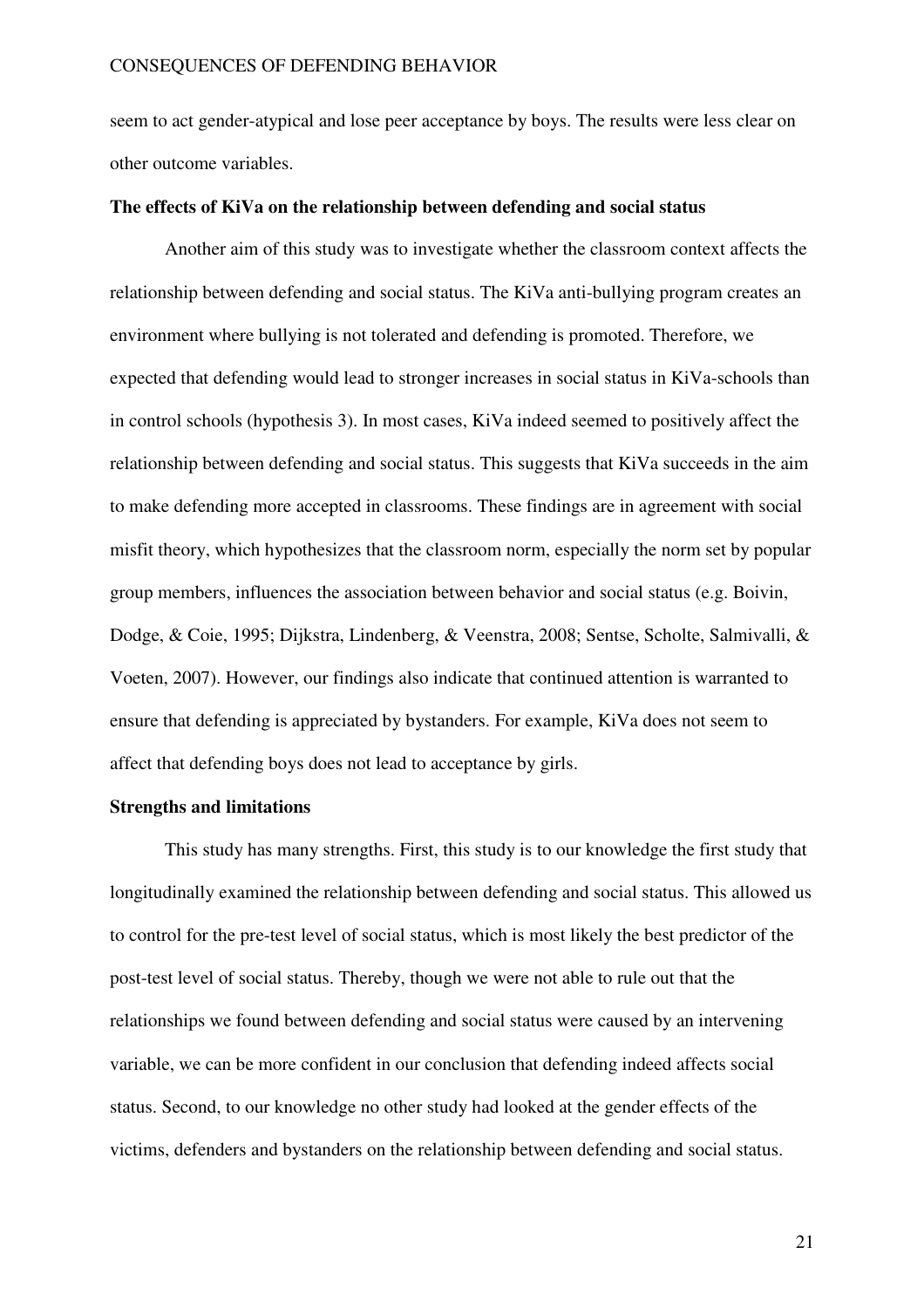Third, we were able to strictly test whether the KiVa anti-bullying program affected the relationship between defending and social status because our data was gathered from a large sample obtained via a strict experimental design with validated measures. Fourth, to our knowledge no other study had examined the relationship between defending and social status in an adolescent age-group. During adolescence, defending seems to decrease (Kärnä et al., 2011a). Moreover, many physical and social changes occur. Therefore, a unique contribution of this study is the replication of the positive association between defending and social status in an adolescent sample.

However, this paper has also some weaknesses. First, the measures for peer acceptance and perceived popularity were obtained by summing the 'like most' nominations the students received from all peers and by summing the 'most popular' nominations the students received from all peers. However, Sainio and colleagues (2011) have shown that it is important to separate nominations by victims from nominations by the larger peer group. For example, whereas defenders were accepted by their victims, they were not necessarily accepted by the larger peer group as well. Future research should take this into consideration.

Second, the assumptions of the regression analyses have been violated. The data in the current study were not independent. Children were part of classrooms which were part of schools. Therefore, the results should be interpreted with caution. However, due to the large sample size in our study, we are confident our results are still interpretable.

Third, future research could take the social status of the victims and the bullies into account. Defenders associate themselves with victimized peers by defending them. Therefore, adolescents who defend low-status victims may in fact decrease in social status. Moreover, bystanders may have less sympathy for victims who are low on social status than for victims who are high on social status. Thus, defending low-status victims may have detrimental effects to the social status of defenders.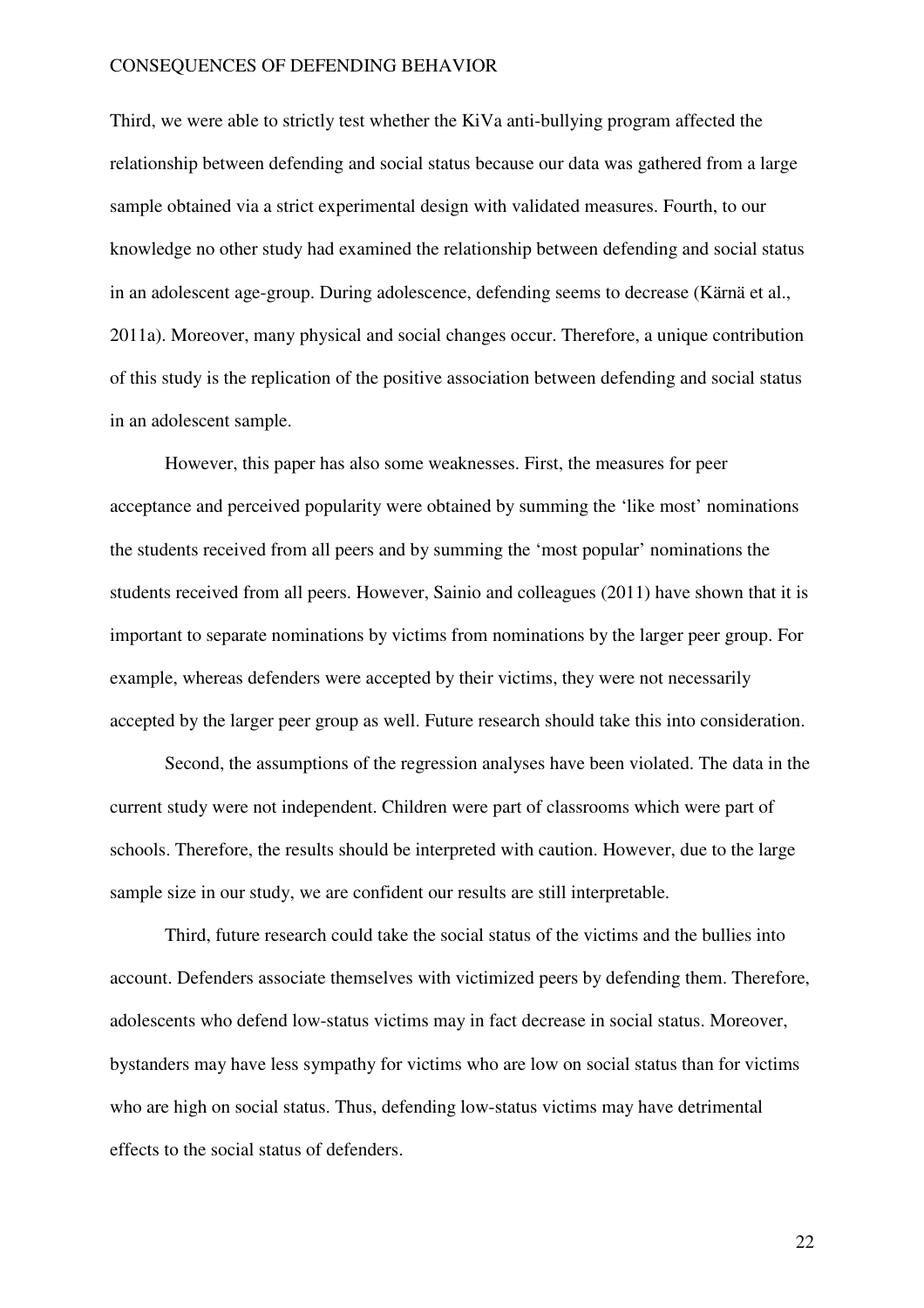Furthermore, the social status of the bully may also influence the relationship between defending and the peer acceptance of defenders. Peers who exhibit norm-conforming behavior are perceived as more popular than peers who exhibit norm-deviating behavior and the class norm seems to be greatly influenced by high-status peers (Dijkstra et al., 2008). Therefore, standing up to high-status bullies may have perverse effects on social status whereas standing up to low-status bullies may have beneficial effects on social status. The moderating effect of the social status of victims and bullies may have disguised the relationship between defending and social status of defenders in this study. Future research should investigate this further.

Fourth, the mechanisms that we identified in our theoretical elaboration have not been tested directly. A qualitative study on the effects of defending on social status may provide new insights into the relationship between defending and social status. For example, do students actively exhibit defending behavior in order to gain social status or is it a byproduct of defending? Why do onlookers appreciate defending behavior? Is this because they sympathize with the victim, because they feel as if the defender may defend them too, because defenders exhibit 'cool' behavior, or are there other mechanisms in play?

Fifth, we have only investigated whether defending leads to social status. Thereby, we have not paid attention whether social status may also be an antecedent to defending. It seems plausible that defenders need to have high social status in order to stand up to bullies, who are often high on social status themselves (Salmivalli, 2010). Future research might explore this further.

Concluding, there does not seem to be a determinate relationship between defending and social status. Rather, the effects of defending on social status are context-dependent. This suggests that intervention programs need to adopt tailor-made interventions to ensure that all types of defending behavior are positively evaluated. The KiVa anti-bullying program seems to be quite successful in this respect.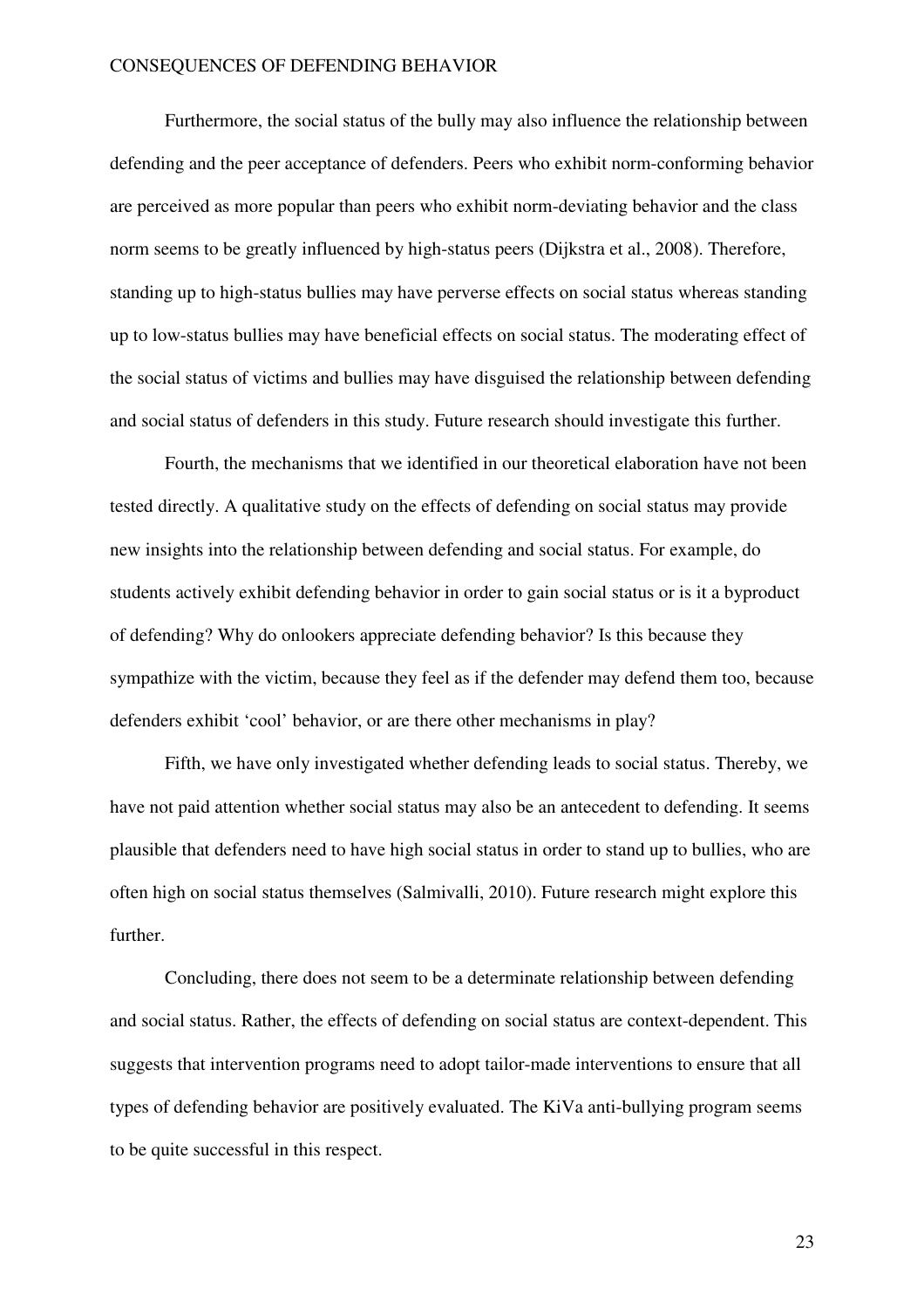#### **References**

- Björkqvist, K., Lagerspetz, K. M. J., & Kaukiainen, A. (1992). Do girls manipulate and boys fight? Developmental trends in regard to direct and indirect aggression. *Aggressive Behavior, 18*(2), 117-127.
- Boivin, M., Dodge, K., & Coie, J. (1995). Individual-group behavioral similarity and peer status in experimental play groups of boys: The social misfit revisited. *Journal of Personality and Social Psychology, 69*(2), 269-279.
- Buhrmester, R. D. (1990). Intimacy of friendship, interpersonal competence, and adjustment during preadolescence and adolescence. *Child Development, 61*(4), 1101-1111.
- Caputi, M., Lecce, S., Pagnin, A., & Banerjee, R. (2012). Longitudinal effects of theory of mind on later peer relations: The role of prosocial behavior. *Developmental Psychology, 48*(1), 257-270.
- Caravita, S. C. S., Di Blasio, P., & Salmivalli, C. (2009). Unique and interactive effects of empathy and social status on involvement in bullying. *Social Development, 18*(1), 140- 163.
- Card, N. A. (2010). Antipathetic relationships in child and adolescent development: A metaanalytic review and recommendations for an emerging area of study. *Developmental Psychology, 46*(2), 516-529.
- Cillessen, A., & Mayeux, L. (2004). From censure to reinforcement: Developmental changes in the association between aggression and social status. *Child Development, 75*(1), 147- 163.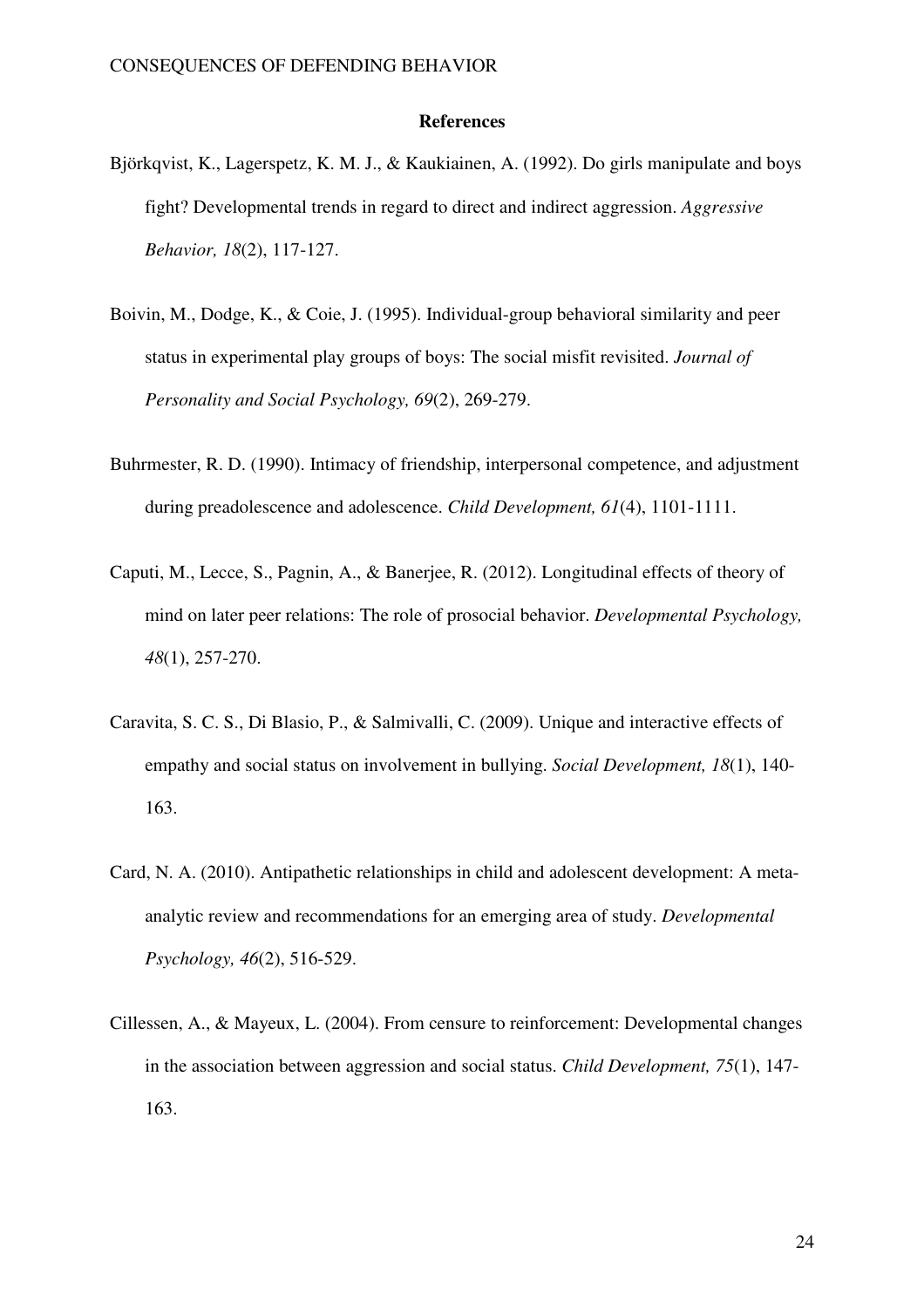- Cillessen, A., & Rose, A. (2005). Understanding popularity in the peer system. *Current Directions in Psychological Science, 14*(2), 102-105.
- Collins, W. A., Welsh, D. R., & Furman, W. (2009). Adolescent romantic relationships. *Annual Review of Psychology, 60*, 631-652.
- Dijkstra, J. K., Cillessen, A. H. N., Lindenberg, S., & Veenstra, R. (2010). Same-gender and cross-gender likeability: associations with popularity and status enhancement: The TRAILS study. *Journal of Early Adolescence, 30*(6), 773-802.
- Dijkstra, J. K., Lindenberg, S., & Veenstra, R. (2008). Beyond the class norm: Bullying behavior of popular adolescents and its relation to peer acceptance and rejection. *Journal of Abnormal Child Psychology, 36*(8), 1289-1299.
- Dijkstra, J. K., Lindenberg, S., & Veenstra, R. (2007). Same-gender and cross-gender peer acceptance and peer rejection and their relation to bullying and helping among preadolescents: Comparing predictions from gender-homophily and goal-framing approaches. *Developmental Psychology, 43*(6), 1377-1389.
- Eagly, A. H., & Crowley, M. (1986). Gender and helping-behavior: A meta-analytic review of the social psychological literature. *Psychological Bulletin, 100*(3), 283-308.
- Hawker, D., & Boulton, M. (2000). Twenty years' research on peer victimization and psychosocial maladjustment: A meta-analytic review of cross-sectional studies. *Journal of Child Psychology and Psychiatry and Allied Disciplines, 41*(4), 441-455.
- Kaltiala-Heino, R., Rimpela, M., Rantanen, P., & Rimpela, A. (2000). Bullying at school: An indicator of adolescents at risk for mental disorders. *Journal of Adolescence, 23*(6), 661- 674.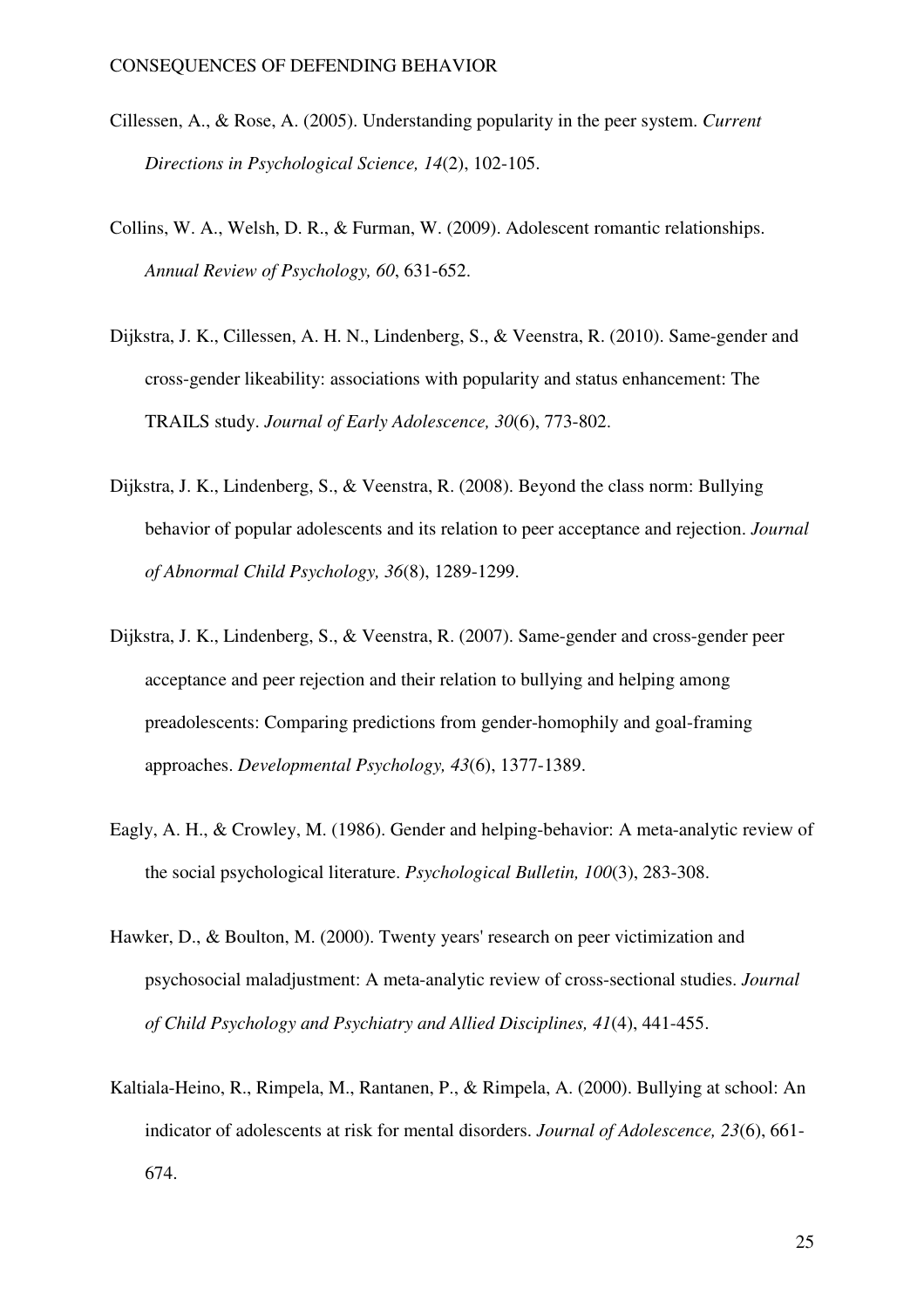- Kärnä, A., Voeten, M., Little, T. D., Alanen, E., Poskiparta, E., & Salmivalli, C. (2011a). *Effectiveness of the KiVa antibullying program: Grades 1-3 and 7-9.* Unpublished manuscript.
- Kärnä, A., Voeten, M., Little, T. D., Poskiparta, E., Kaljonen, A., & Salmivalli, C. (2011b). A large-scale evaluation of the KiVa antibullying program: Grades 4-6. *Child Development, 82*(1), 311-330.
- LaFontana, K. M., & Cillessen, A. H. N. (2010). Developmental changes in the priority of perceived status in childhood and adolescence. *Social Development, 19*(1), 130-147.
- Lindenberg, S. (2001). Social rationality versus rational egoism. In J. Turner (Ed.), *Handbook of sociological theory* (pp. 635-668). New York: Kluwer Academic/Plenum.
- Maccoby, E. E. (1988). Gender as a social category. *Developmental Psychology, 24*(6), 755- 765.
- Moffitt, T. (1993). Adolescence-limited and life-course-persistent antisocial behavior: A developmental taxonomy. *Psychological Review, 100*(4), 674-701.
- Monks, C., Ruiz, R. O., & Val, E. T. (2002). Unjustified aggression in preschool. *Aggressive Behavior, 28*(6), 458-476.
- Olweus, D. (1996). *The Revised Olweus Bully/Victim Questionnaire*. Bergen, Norway: University of Bergen.
- Pöyhönen, V., Juvonen, J., & Salmivalli, C. (2010). What does it take to stand up for the victim of bullying? The interplay between personal and social factors. *Merrill-Palmer Quarterly, 56*(2), 143-163.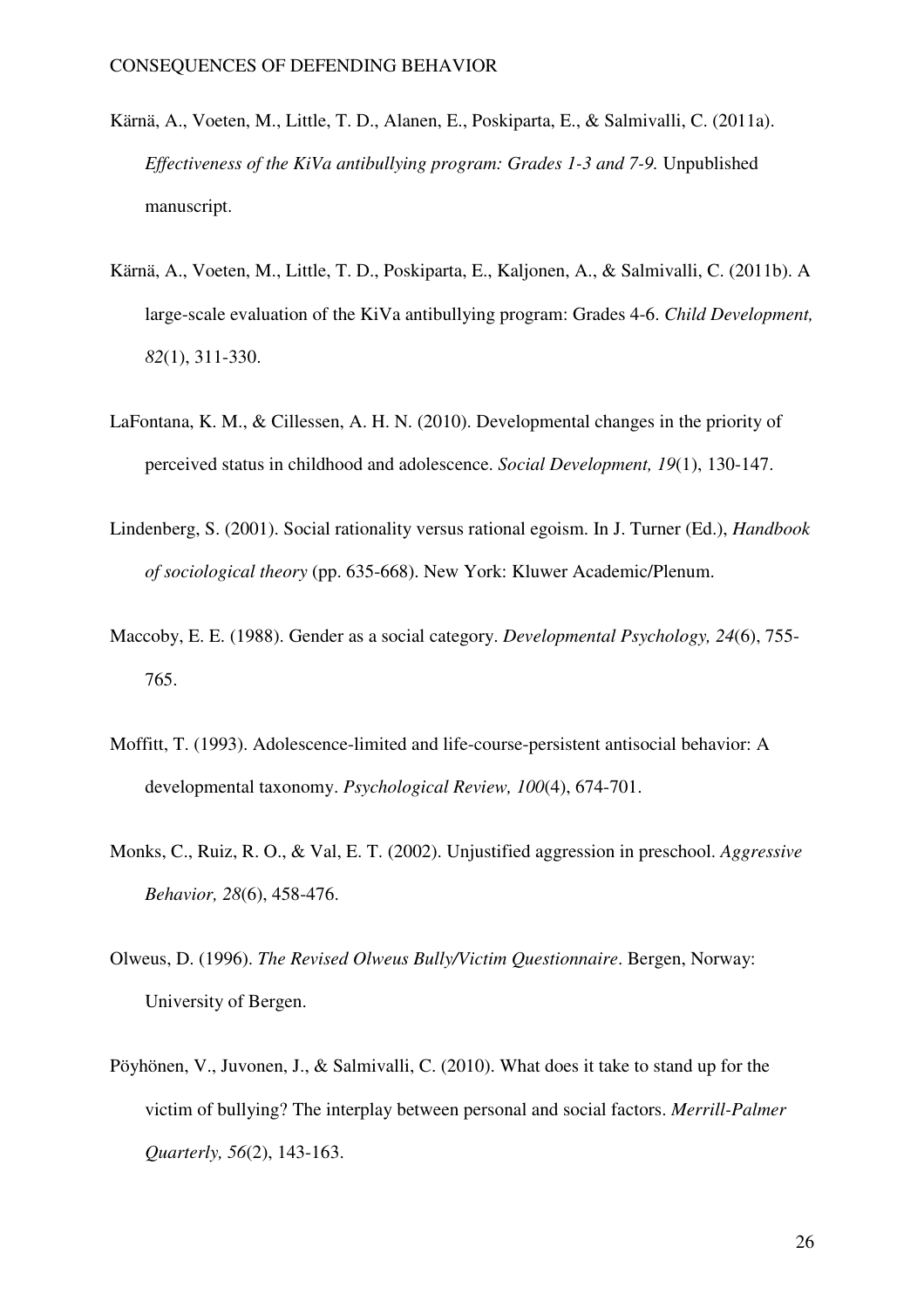- Sainio, M., Veenstra, R., Huitsing, G., & Salmivalli, C. (2011). Victims and their defenders: A dyadic approach. *International Journal of Behavioral Development, 32*(2), 144-151.
- Salmivalli, C. (2010). Bullying and the peer group: A review. *Aggression and Violent Behavior, 15*(2), 112-120.
- Salmivalli, C., Lagerspetz, K., Bjorkqvist, K., Osterman, K., & Kaukiainen, A. (1996). Bullying as a group process: Participant roles and their relations to social status within the group. *Aggressive Behavior, 22*(1), 1-15.
- Sentse, M., Scholte, R., Salmivalli, C., & Voeten, M. (2007). Person-group dissimilarity in involvement in bullying and its relation with social status. *Journal of Abnormal Child Psychology, 35*(6), 1009-1019.
- Stets, J., & Burke, P. (2000). Identity theory and social identity theory. *Social Psychology Quarterly, 63*(3), 224-237.
- Veenstra, R., Lindenberg, S., Munniksma, A., & Dijkstra, J. K. (2010). The complex relation between bullying, victimization, acceptance, and rejection: Giving special attention to status, affection, and sex differences. *Child Development, 81*(2), 480-486.
- Young, R., & Sweeting, H. (2004). Adolescent bullying, relationships, psychological wellbeing, and gender-atypical behavior: A gender diagnosticity approach. *Sex Roles, 50*(7- 8), 525-537.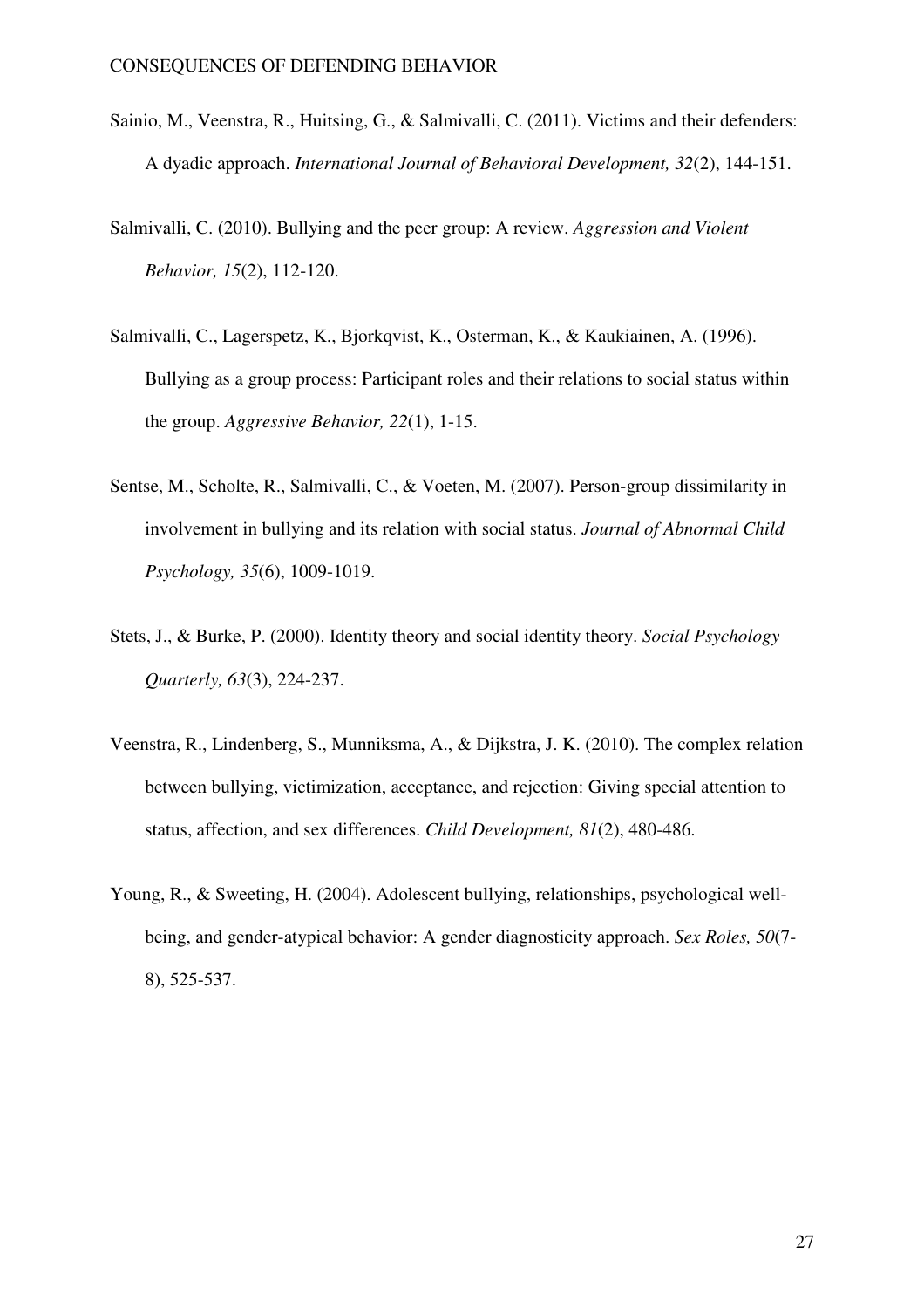| <b>Variable</b>               | <b>KiVa-schools</b> | <b>Control schools</b>   | <b>KiVa-schools</b>       |                          | <b>Control schools</b>      |                          |  |
|-------------------------------|---------------------|--------------------------|---------------------------|--------------------------|-----------------------------|--------------------------|--|
|                               |                     |                          | <b>Boys</b>               | <b>Girls</b>             | <b>Boys</b>                 | <b>Girls</b>             |  |
|                               | (SD)<br>М           | $M$ (SD)                 | (SD)<br>M                 | (SD)<br>M                | (SD)<br>M                   | (SD)<br>M                |  |
| Pre-test defending of boys    | (0.07)<br>$0.02_a$  | $0.02_{\rm a}(0.07)$     | 0.03 <sub>b</sub> (0.08)  | $0.01_c(0.04)$           | 0.03 <sub>b</sub><br>(0.08) | 0.01 <sub>c</sub> (0.05) |  |
| Pre-test defending of girls   | $0.02_a$<br>(0.06)  | $0.02_{\rm a}(0.07)$     | 0.01 <sub>b</sub> (0.04)  | 0.04 <sub>c</sub> (0.08) | (0.04)<br>0.01 <sub>b</sub> | 0.04 <sub>c</sub> (0.09) |  |
| Pre-test acceptance by boys   | $0.27_a$<br>(0.25)  | $0.24_b(0.25)$           | 0.39 <sub>c</sub> (0.25)  | $0.13_d(0.16)$           | $0.36_e$<br>(0.27)          | $0.11_{\rm f}(0.16)$     |  |
| Pre-test acceptance by girls  | (0.24)<br>$0.24_a$  | 0.23 <sub>b</sub> (0.24) | 0.10 <sub>c</sub> (0.15)  | $0.39_d(0.23)$           | $0.11_c$<br>(0.16)          | $0.35_{\rm e} (0.24)$    |  |
| Post-test acceptance by boys  | $0.22_a$<br>(0.22)  | 0.19 <sub>b</sub> (0.22) | 0.30 <sub>c</sub> (0.24)  | $0.13_d(0.16)$           | $0.26_e$<br>(0.25)          | $0.11_{\rm f}(0.16)$     |  |
| Post-test acceptance by girls | (0.23)<br>$0.22_a$  | 0.21 <sub>b</sub> (0.23) | $0.11_c(0.16)$            | $0.34_{\rm d}(0.24)$     | (0.17)<br>$0.11_c$          | $0.30_{\rm e}(0.25)$     |  |
| Pre-test popularity by boys   | (0.20)<br>$0.12_a$  | $0.11_{a}(0.20)$         | 0.17 <sub>b</sub> (0.23)  | 0.06 <sub>c</sub> (0.14) | (0.23)<br>$0.15_d$          | 0.07 <sub>c</sub> (0.15) |  |
| Pre-test popularity by girls  | (0.21)<br>$0.12_a$  | $0.12_{a}(0.22)$         | 0.10 <sub>b</sub> (0.19)  | 0.15 <sub>c</sub> (0.23) | 0.09 <sub>h</sub><br>(0.19) | 0.14 <sub>c</sub> (0.23) |  |
| Post-test popularity by boys  | (0.16)<br>$0.08_a$  | $0.08_{a}(0.16)$         | 0.11 <sub>b</sub> (0.18)  | 0.05 <sub>c</sub> (0.11) | 0.10 <sub>h</sub><br>(0.18) | 0.05 <sub>c</sub> (0.13) |  |
| Post-test popularity by girls | $0.10_a$<br>(0.20)  | 0.10 <sub>b</sub> (0.19) | 0.09 <sub>bc</sub> (0.18) | $0.12_{d}(0.21)$         | $0.08_c$<br>(0.18)          | $0.11_{\text{ad}}(0.20)$ |  |

Table 1: Means and standard deviations of main study variables for boys (*N*=6,035) and girls (*N*=6,023).

*Note*. Means that do not share subscripts were significantly different in a t-test at α=0.01. The means and standard deviations presented here are

the means and standard deviations of the study variables before standardization.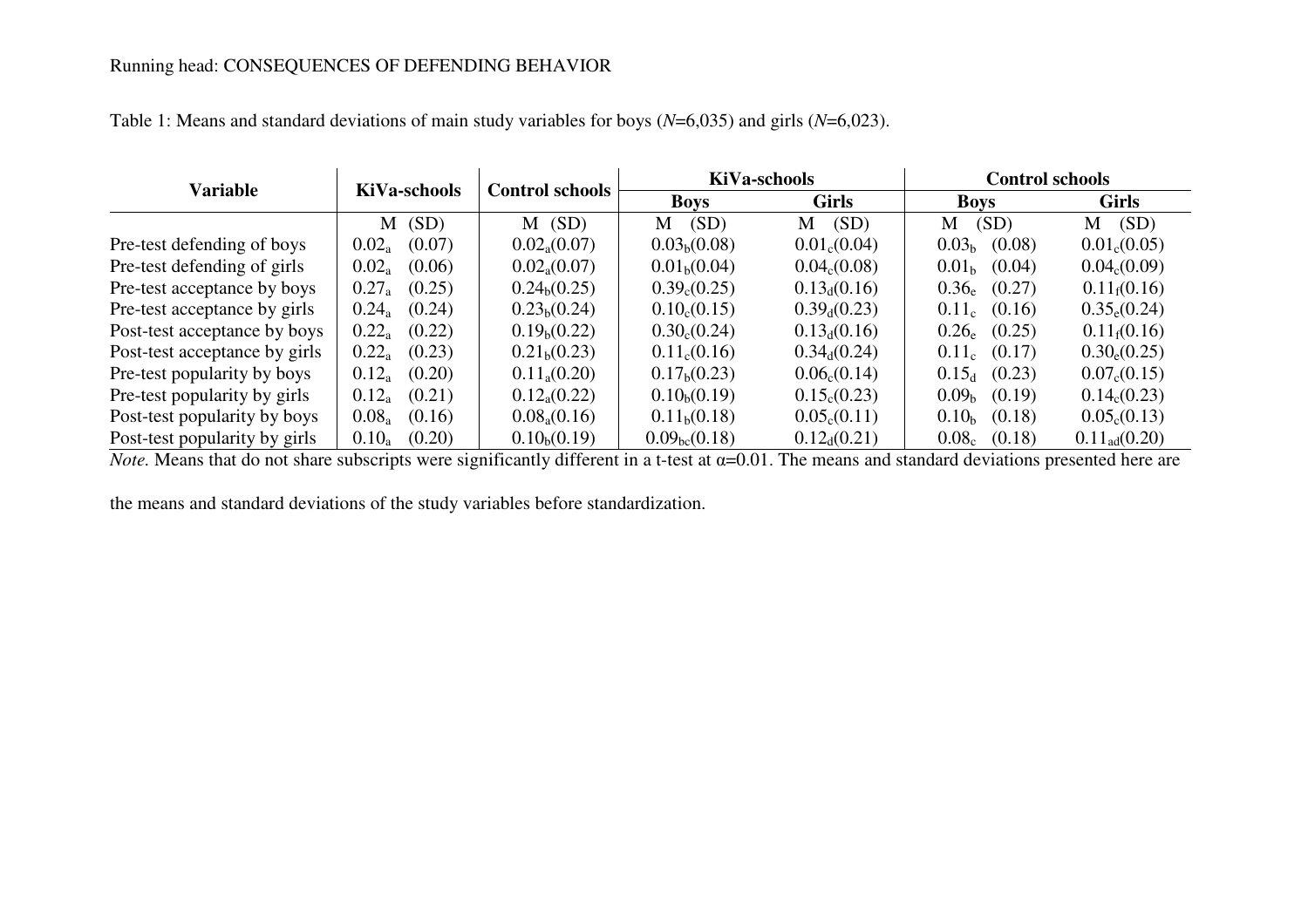| Variable                        | ı.       | 2.                       | 3.                       | 4.                       | 5.                       | 6.                       | 7.                       | 8.                       | 9.                       | 10.      |
|---------------------------------|----------|--------------------------|--------------------------|--------------------------|--------------------------|--------------------------|--------------------------|--------------------------|--------------------------|----------|
| 1. Pre-test defending of boys   |          | 0.04                     | $0.24_a$                 | 0.03                     | $0.15_a$                 | 0.01                     | 0.12                     | $0.10_a$                 | 0.08                     | $0.08_a$ |
| 2. Pre-test defending of girls  | 0.05     | $\overline{\phantom{0}}$ | 0.06                     | 0.18                     | $-0.01$                  | 0.07                     | 0.02                     | $0.06_a$                 | 0.01                     | 0.03     |
| 3. Pre-test acceptance by boys  | $0.17_a$ | 0.02                     | $\overline{\phantom{a}}$ | $0.18_a$                 | 0.38                     | $0.10_a$                 | $0.39_a$                 | $0.33_a$                 | $0.26_a$                 | $0.28_a$ |
| 4. Pre-test acceptance by girls | 0.06     | 0.16                     | $0.26_a$                 | $\overline{\phantom{0}}$ | 0.10                     | 0.37                     | $0.09_a$                 | $0.21_a$                 | $0.04_a$                 | $0.12_a$ |
| 5. Post-test acceptance by      | $0.10_a$ | 0.00                     | 0.38                     | 0.13                     | $\overline{\phantom{a}}$ | $0.17_a$                 | $0.23_a$                 | $0.20_a$                 | 0.35                     | $0.29_a$ |
| boys                            |          |                          |                          |                          |                          |                          |                          |                          |                          |          |
| 6. Post-test acceptance by      | 0.01     | 0.05                     | $0.17_a$                 | 0.41                     | $0.22_a$                 | $\overline{\phantom{a}}$ | $0.01_a$                 | $0.07_a$                 | $0.08_a$                 | $0.20_a$ |
| girls                           |          |                          |                          |                          |                          |                          |                          |                          |                          |          |
| 7. Pre-test popularity by boys  | 0.08     | 0.06                     | $0.33_a$                 | $0.32_a$                 | $0.17_a$                 | $0.24_a$                 | $\overline{\phantom{0}}$ | 0.60                     | 0.48                     | 0.45     |
| 8. Pre-test popularity by girls | $0.02_a$ | $0.13_a$                 | $0.17_a$                 | $0.36_a$                 | $0.08_a$                 | $0.25_a$                 | 0.59                     | $\overline{\phantom{a}}$ | 0.42                     | 0.62     |
| 9. Post-test popularity by      | 0.05     | 0.03                     | $0.21_a$                 | $0.20_a$                 | 0.32                     | $0.28_a$                 | 0.47                     | 0.42                     | $\overline{\phantom{a}}$ | $0.49_a$ |
| boys                            |          |                          |                          |                          |                          |                          |                          |                          |                          |          |
| 10. Post-test popularity by     | $0.03_a$ | 0.03                     | $0.15_a$                 | $0.29_a$                 | $0.15_a$                 | $0.43_a$                 | 0.47                     | 0.59                     | $0.52_a$                 |          |
| girls                           |          |                          |                          |                          |                          |                          |                          |                          |                          |          |

Table 2: Bivariate correlations between main study variables for boys (*N*=6,035) and girls (*N*=6,023).

*Note.* Correlations of girls are presented above the diagonal, correlations of boys are presented below the diagonal. The correlations with gender

are computed on the complete sample. All variables are standardized. All correlations larger than 0.04 are significant at α=0.01. Correlations that

differ significantly between boys and girls at  $\alpha$ =0.01 are denoted with subscript a.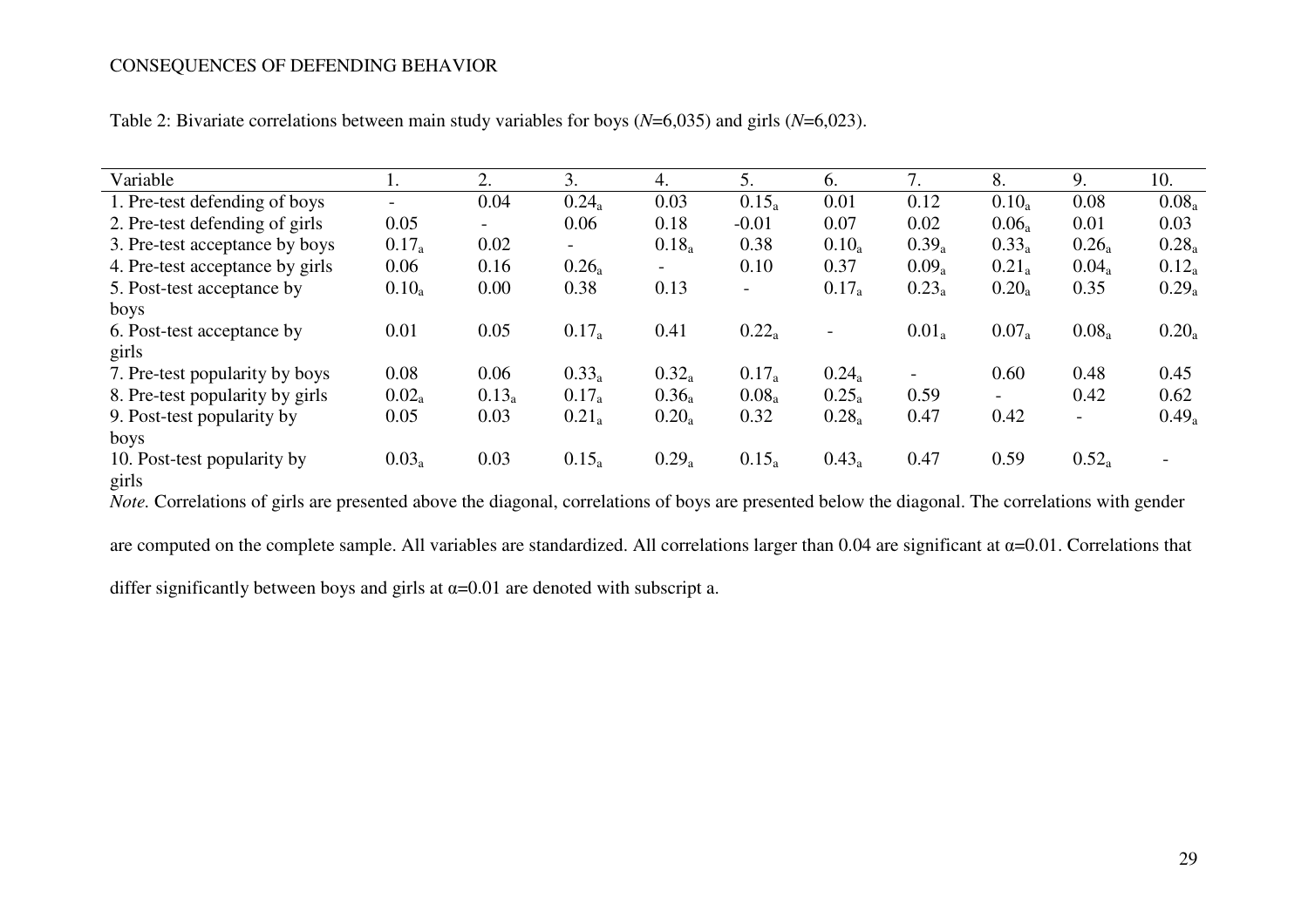Table 3: Peer acceptance by boys and girls at the posttest.

|                                  | Acceptance by boys at posttest <sup>a</sup> |      | Acceptance by girls at posttest <sup>a</sup> |      |  |
|----------------------------------|---------------------------------------------|------|----------------------------------------------|------|--|
|                                  | $\boldsymbol{B}$                            | SE   | $\boldsymbol{B}$                             | SE   |  |
| Constant                         | $-0.18**$                                   | 0.02 | $0.21**$                                     | 0.01 |  |
| Boy                              | $0.30**$                                    | 0.02 | $-0.44**$                                    | 0.02 |  |
| KiVa-schools                     | $0.06**$                                    | 0.02 | $0.05**$                                     | 0.02 |  |
| Pretest variables:               |                                             |      |                                              |      |  |
| Acceptance by boys <sup>a</sup>  | $0.39**$                                    | 0.02 |                                              |      |  |
| Acceptance by girls <sup>a</sup> |                                             |      | $0.33**$                                     | 0.01 |  |
| Defending a boy <sup>a</sup>     | $0.04**$                                    | 0.01 |                                              |      |  |
| Defending a girl <sup>a</sup>    | $-0.04**$                                   | 0.01 | $-0.02$                                      | 0.01 |  |
| Interactions with boy            |                                             |      |                                              |      |  |
| Acceptance by boys               | $-0.07*$                                    | 0.03 |                                              |      |  |
| Acceptance by girls              |                                             |      | $0.06**$                                     | 0.02 |  |
| Defending a boy                  |                                             |      |                                              |      |  |
| Defending a girl                 |                                             |      |                                              |      |  |
| Interactions with KiVa           |                                             |      |                                              |      |  |
| Acceptance by boys               | 0.05                                        | 0.03 |                                              |      |  |
| Acceptance by girls              |                                             |      | $0.10**$                                     | 0.02 |  |
| Defending a boy                  |                                             |      |                                              |      |  |
| Defending a girl                 | $0.05**$                                    | 0.02 | $0.03*$                                      | 0.02 |  |
| Interactions with boy and        |                                             |      |                                              |      |  |
| KiVa                             |                                             |      |                                              |      |  |
| Acceptance by boys               | $0.10*$                                     | 0.04 |                                              |      |  |
| Acceptance by girls              |                                             |      |                                              |      |  |
| Defending a boy                  |                                             |      |                                              |      |  |
| Defending a girl                 |                                             |      |                                              |      |  |
| $R^2$ (adj.)                     | 0.27                                        |      | 0.33                                         |      |  |
| $\boldsymbol{N}$                 | 12,058                                      |      | 12,058                                       |      |  |

\*  $p$  <0.05; \*\*  $p$  < 0.01,  $\alpha$  This variable is standardized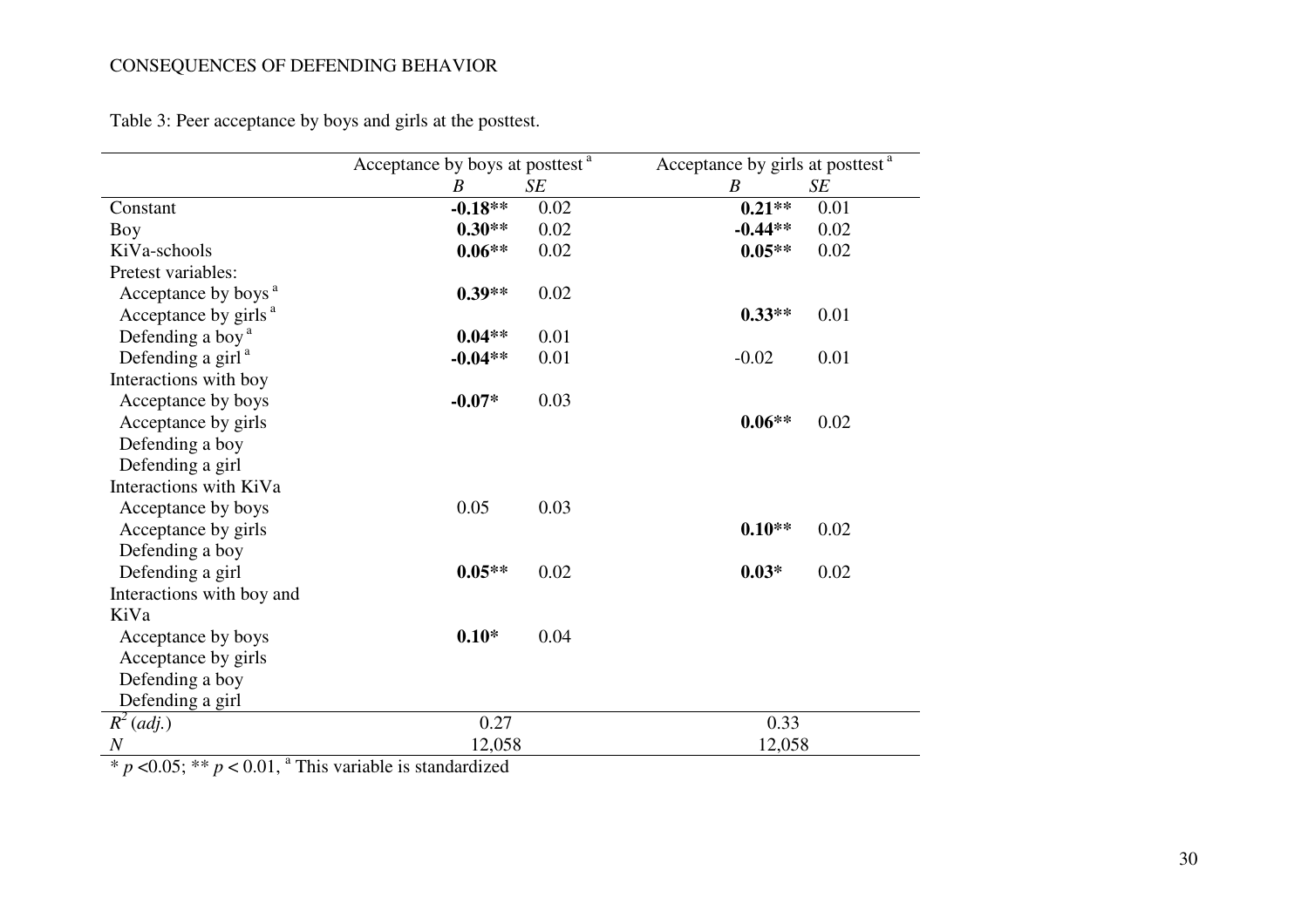|           |      | Popularity by girls at posttest <sup>a</sup>                                                   |           |  |
|-----------|------|------------------------------------------------------------------------------------------------|-----------|--|
| B         | SE   | B                                                                                              | <b>SE</b> |  |
| $-0.05**$ | 0.01 | $-0.01$                                                                                        | 0.01      |  |
| $0.09**$  | 0.02 | $-0.04**$                                                                                      | 0.02      |  |
| 0.01      | 0.02 | $0.04**$                                                                                       | 0.02      |  |
|           |      |                                                                                                |           |  |
| $0.48**$  | 0.01 |                                                                                                |           |  |
|           |      | $0.58**$                                                                                       | 0.01      |  |
| $-0.00$   | 0.01 | $-0.01$                                                                                        | 0.02      |  |
|           |      | $-0.02*$                                                                                       | 0.01      |  |
|           |      |                                                                                                |           |  |
|           |      |                                                                                                |           |  |
|           |      |                                                                                                |           |  |
|           |      | 0.03                                                                                           | 0.03      |  |
|           |      | $-0.07**$                                                                                      | 0.02      |  |
|           |      |                                                                                                |           |  |
|           |      |                                                                                                |           |  |
|           |      | $0.06**$                                                                                       | 0.02      |  |
| $0.04*$   | 0.02 | $0.08*$                                                                                        | 0.03      |  |
|           |      | $0.03*$                                                                                        | 0.02      |  |
|           |      |                                                                                                |           |  |
|           |      |                                                                                                |           |  |
|           |      |                                                                                                |           |  |
|           |      | $-0.09**$                                                                                      | 0.03      |  |
|           |      |                                                                                                |           |  |
|           |      | 0.37                                                                                           |           |  |
| 12,058    |      | 12,058                                                                                         |           |  |
|           |      | Popularity by boys at posttest <sup>a</sup><br>0.25<br>$20.01$ a This model is in the dendered |           |  |

Table 4: Perceived popularity according to boys and girls at the posttest

 $* p < 0.05; ** p < 0.01$ , <sup>a</sup> This variable is standardized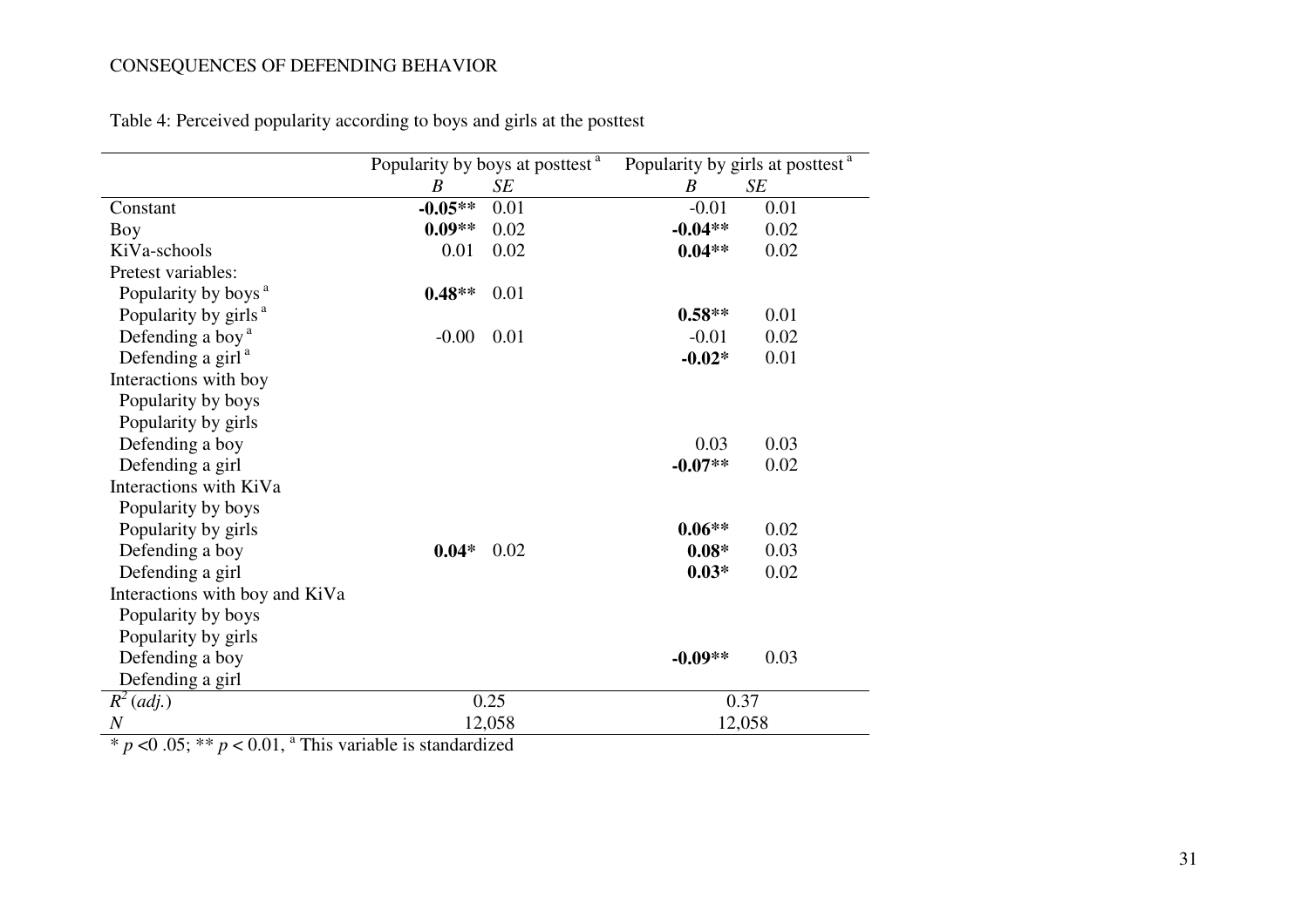# Running head: CONSEQUENCES OF DEFENDING BEHAVIOR

Figure 1: Graphical presentation of the effects of defending girls and the classroom context on peer acceptance by boys at the post-test



*Note.* Peer acceptance by boys at the pre-test was held constant at the mean level. The figure shows that in control schools boys and girls who defended girls were less accepted by boys than students who did not defend girls. In KiVa-schools, the negative effect of defending on acceptance by boys was eliminated. Boys and girls who defended girls much equally accepted by boys as students who did not defend girls. Moreover, the figure shows that boys accepted other boys more than girls. Therefore, the lines of boys were shifted upwards compared to the lines of girls. This applied to control schools as well as to KiVa-schools.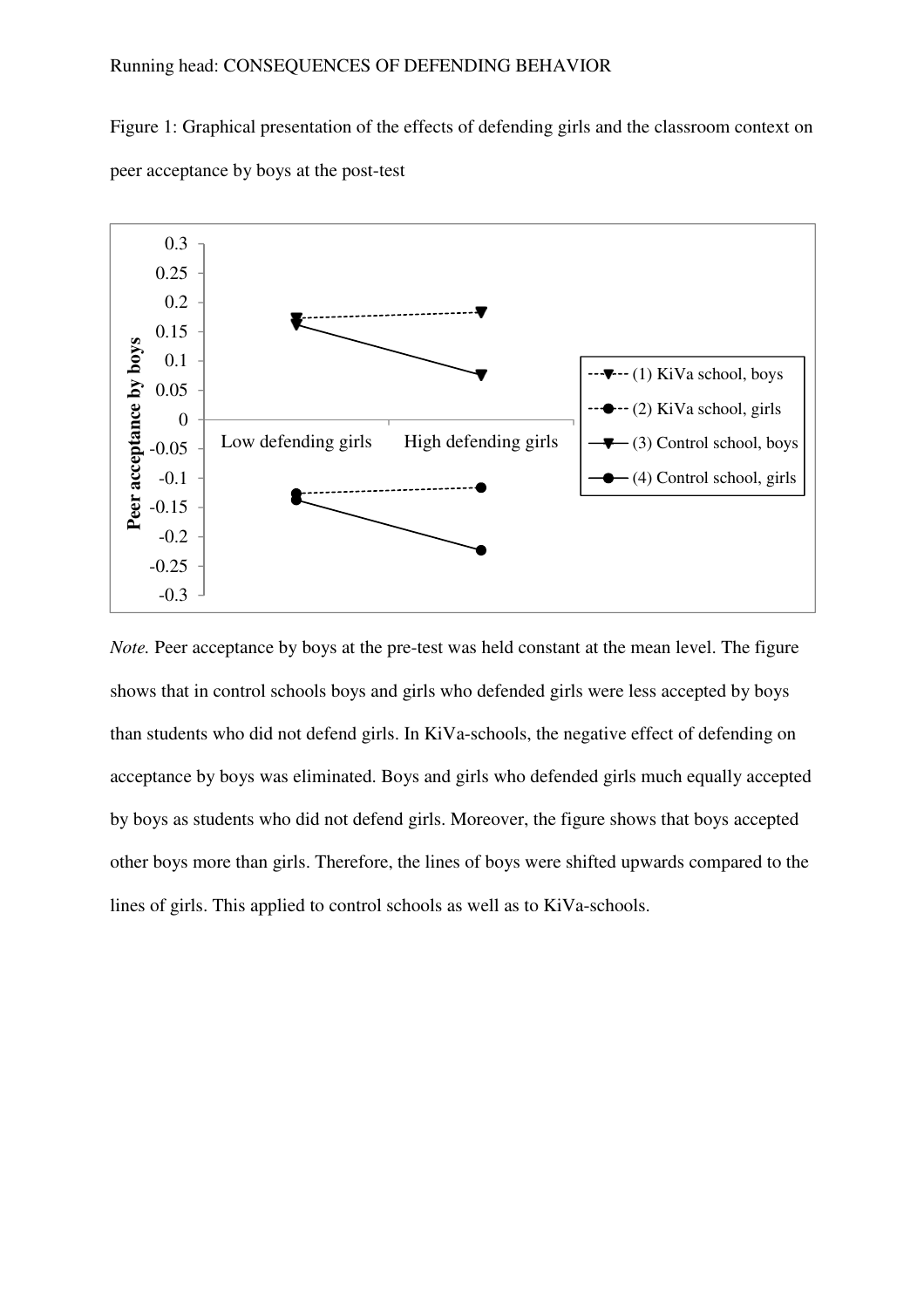Figure 2: Graphical presentation of the effects of defending girls and the classroom context on peer acceptance by girls at the post-test



*Note.* Peer acceptance by girls at the pre-test was held constant at the mean level. The figure shows that neither in the KiVa-schools nor in control schools defending girls had an effect on peer acceptance by girls, although the difference between KiVa-schools and control schools is significant. Though it seemed that in control schools boys and girls who defended were slightly less accepted by girls than students who did not defend, this difference was not significant. Also, though it seemed that in KiVa-schools boys and girls who defended were more accepted by girls than students who did not defend, this difference was not significant. However, the difference between KiVa-schools and control schools was significant. Moreover, the figure shows that girls accepted other girls more than boys. Therefore, the lines of girls were shifted upwards compared to the lines of boys. This applied to control schools as well as to KiVa-schools.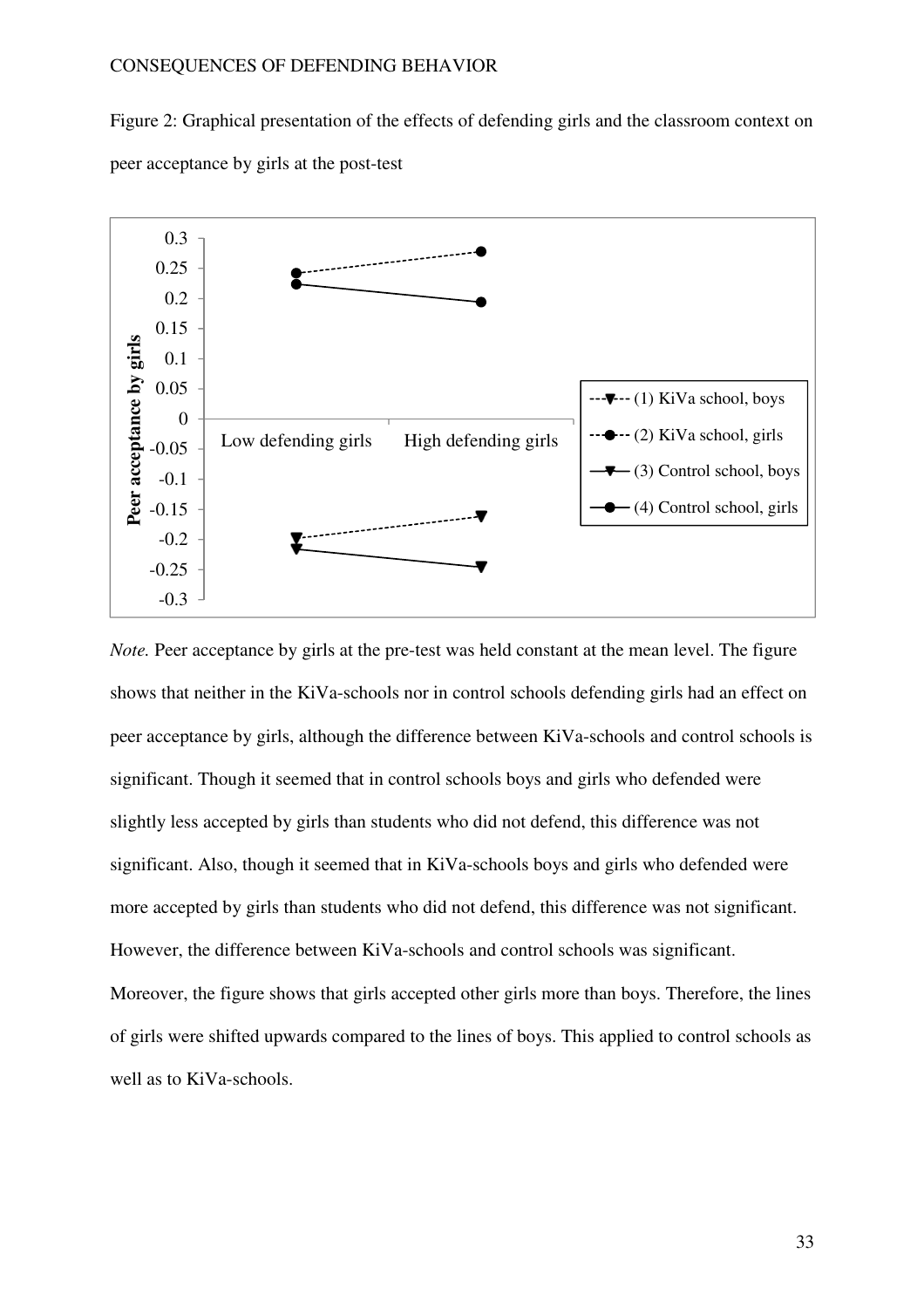Figure 3: Graphical presentation of the effects of defending boys and the classroom context on perceived popularity according to boys at the post-test



*Note.* Perceived popularity by boys at the pre-test was held constant at the mean level. This figure shows that in control schools, boys and girls who defended were according to boys equally popular as students who did not defend. However, boys were more popular according to other boys than girls. Therefore, the line of boys was shifted upwards compared to the line of girls. In KiVa-schools however, boys and girls who defended were according to boys more popular than students who did not defend. Still, boys were more popular according to other boys than girls. Therefore, the line of boys was shifted upwards compared to the line of girls.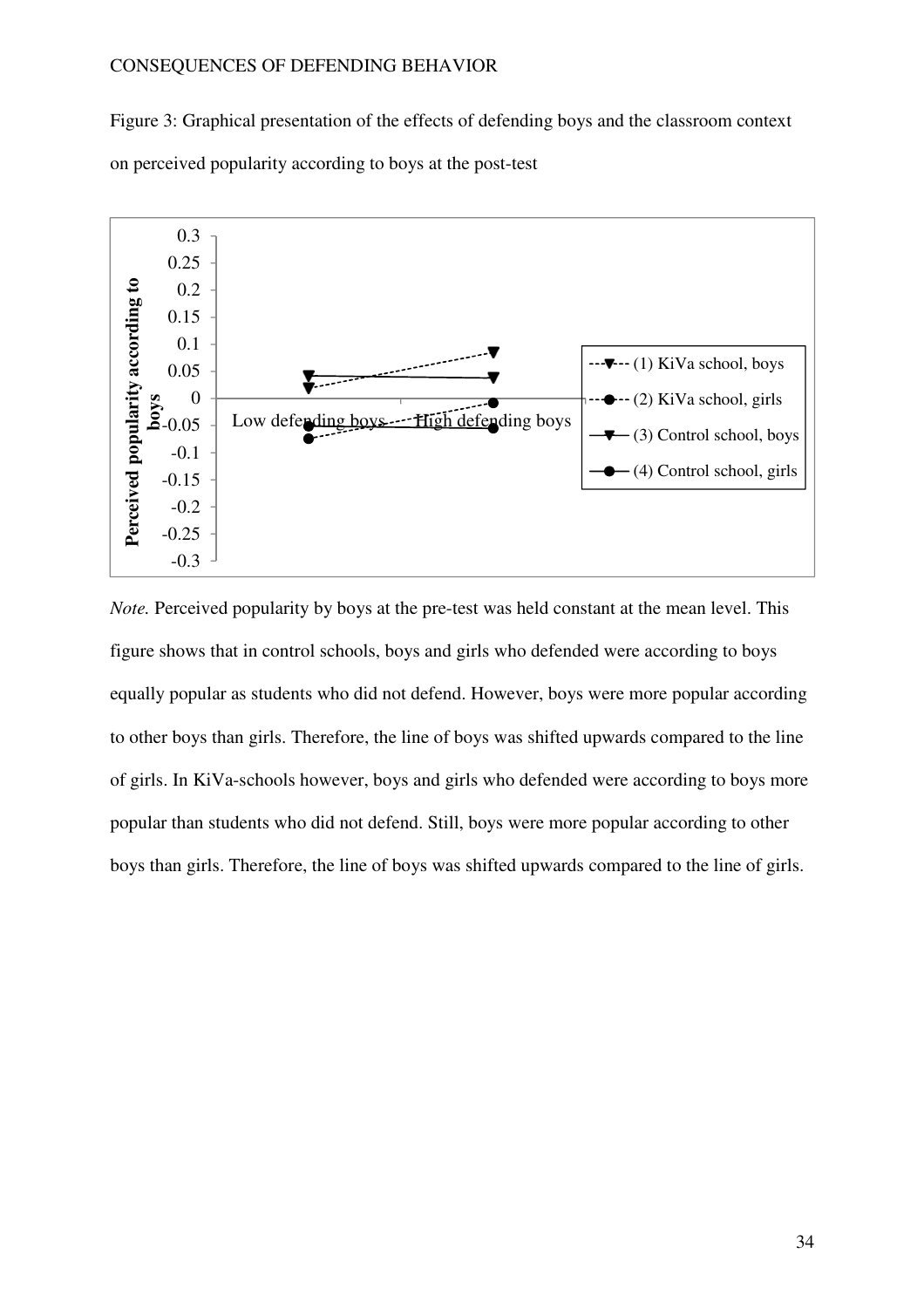Figure 4: Graphical presentation of the effects of defending boys and the classroom context on perceived popularity according to girls at the post-test



*Note.* Perceived popularity by girls at the pre-test was held constant at the mean level. Defending girls was also held constant at the mean level. This figure shows the unique effect of the KiVa anti-bullying program on popularity according to girls of female defenders. In control schools, girls who defended boys were slightly less accepted by girls than girls who did not defend boys, though this difference was not significant. However, in KiVa-schools, girls who defended boys were more accepted than girls who did not defend boys. Both the difference between the KiVa-schools and the control schools and the increase between low and high levels of defending was the strongest in this group. For boys in control schools, defending boys led to higher popularity according to girls than not defending girls. Though this was still the case in KiVa-schools, the difference between these groups became smaller.